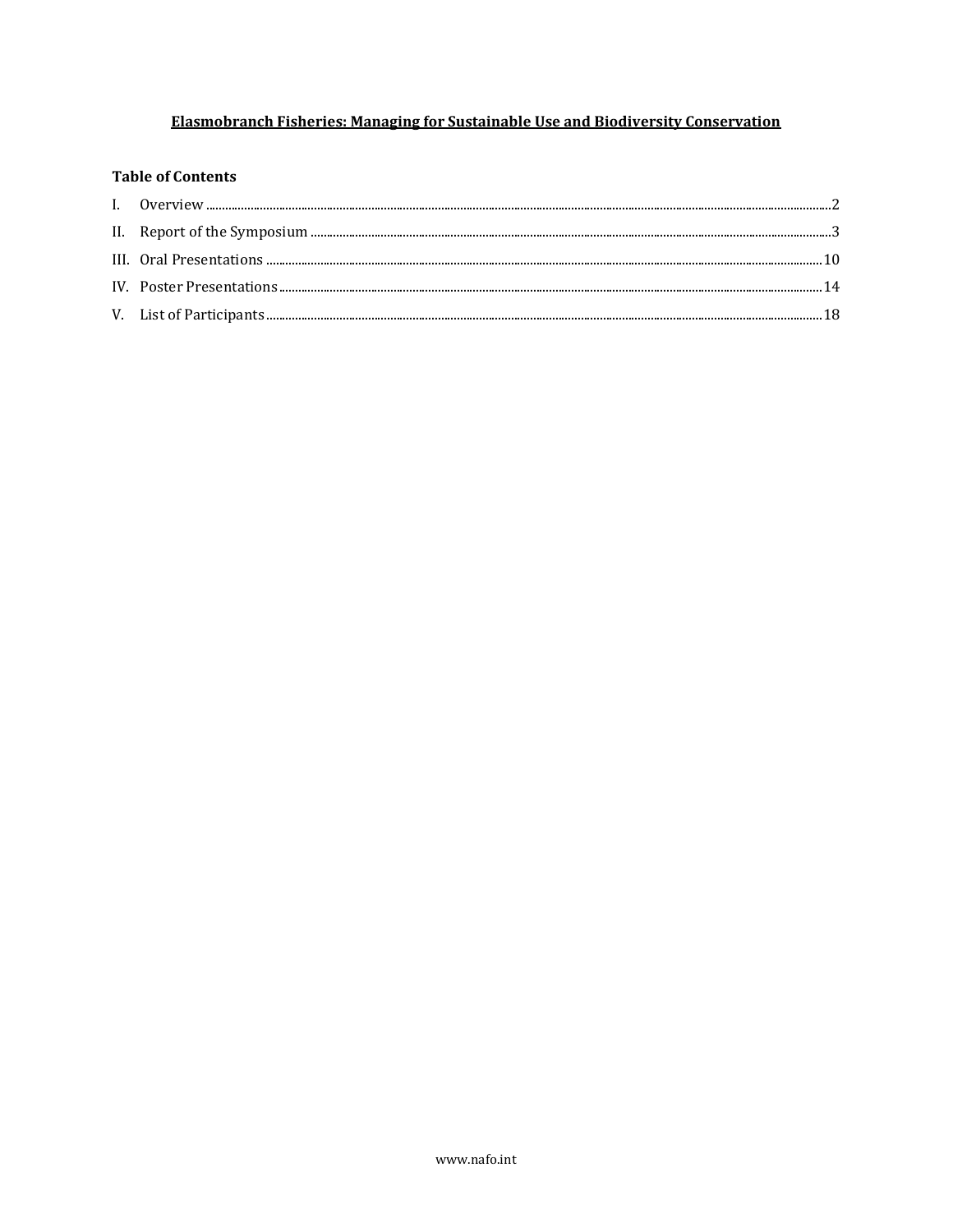#### **I. OVERVIEW**

<span id="page-1-0"></span>The symposium took place 11-13 September 2002 at the Galicia Congress and Exhibition in Santiago de Compostela, Spain



NAFO Secretariat and co-convened by D. W. Kulka (DFO, NAFO ), J. A. Musick (VIMS, cochair, IUCN Elasmobranch Species Specialist Group), M. Pawson (CEFAS) and T. Walker (MAFRI).



Keynote speakers were Sarah Fowler of Naturebureau International and co-chair, IUCN Elasmobranch Species Specialist Group who summarized the summarized the current state of shark management issues

worldwide.

There were four themes for the symposium: Life History and Demographic Analysis (Jack Musick - convenor); Stock Identity (mike Pawson - convenor); Stock Assessment (Dave Kulka - convenor) and Harvest Strategies and Biodiversity Maintenance (Terry Walker - convenor).

As well 3 invited speakers addressed specific issues within the four sessions.

The proceedings of this symposium have been published in the *[Journal of Northwest Atlantic Fishery Science](http://journal.nafo.int/dnn/Volumes/Articles/articleType/CategoryView/categoryId/47/Volume-35--2005)*.

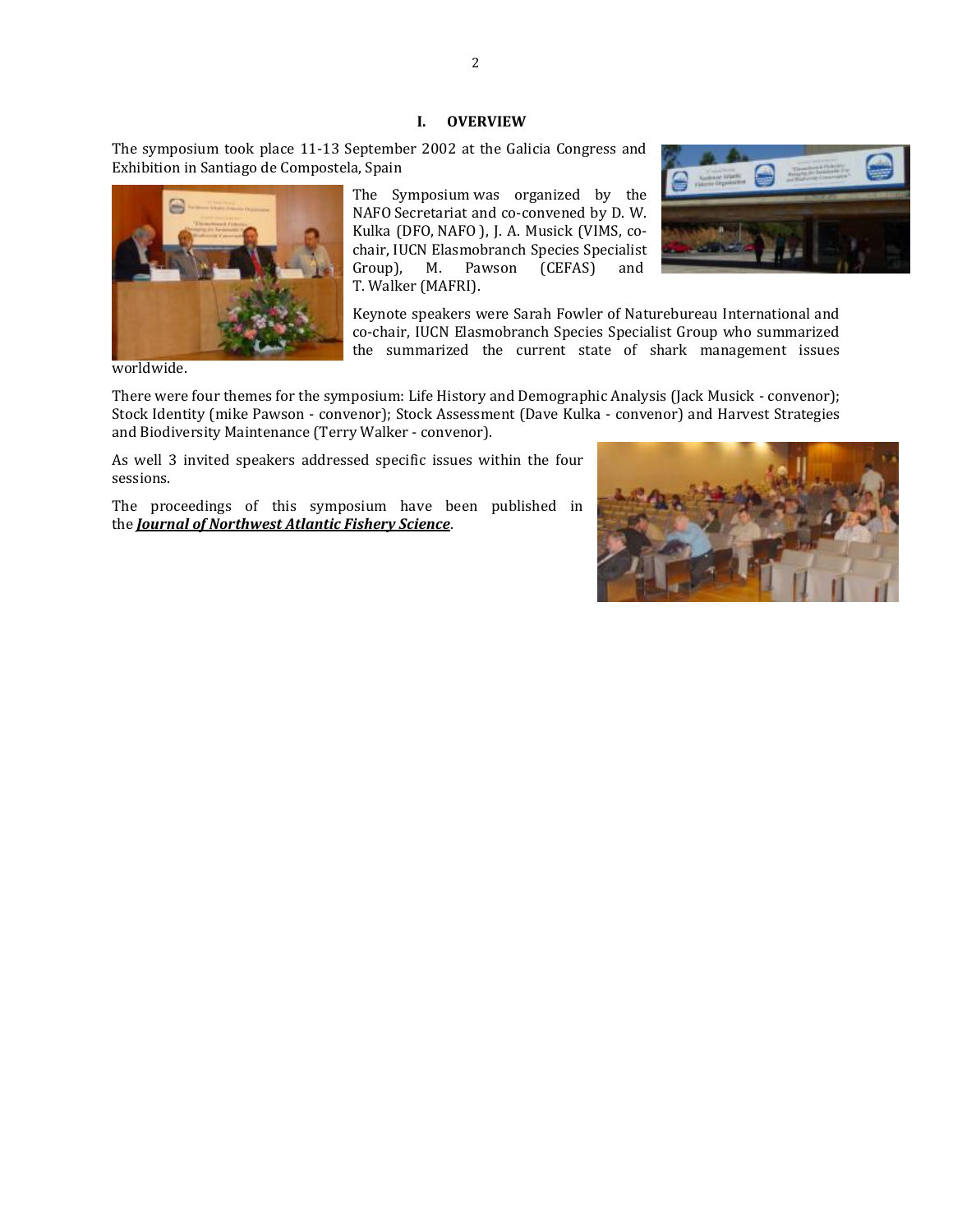#### **II. REPORT OF THE SYMPOSIUM**

### <span id="page-2-0"></span>**Hosted by the Scientific Council of the Northwest Atlantic Fisheries Organization (NAFO) 11–13 September 2002**

### *Elasmobranch Fisheries: Managing for Sustainable Use and Biodiversity Conservation*

The **Symposium** *Elasmobranch Fisheries*: Managing for Sustainable Use and Biodiversity Conservation, was held at the Palacio de Congreso, Santiago de Compestela, Spain, and was co-convened by D. W. Kulka (DFO, NAFO), J. A. Musick (VIMS, co-chair, IUCN Elasmobranch Species Specialist Group), M. G. Pawson (CEFAS) and T. I. Walker (PIRVic) during 11–13 September 2002. It was attended by 119 participants from Argentina, Australia, Brazil, Canada, Faroe Islands, France, Germany, Ireland, Italy, Mauritania, Mexico, Namibia, New Zealand, Portugal, Russia, Scotland, South Africa, Spain, Sweden, Netherlands, United Kingdom, and United States of America (refer to List of Participants).



*Santiago de Compostela, Galicia, Spain*

progress and commitment in all but a few fishing states has been less than adequate.

The remainder of the Symposium considered current research, advances and impacts of elasmobranch fisheries in many different locations around the world in the context of four themes: Life History and Demographic Analysis; Stock Identity; Stock Assessment and Harvest Strategies and Biodiversity Maintenance. Three invited speakers addressed specific issues within the four sessions. In addition to the invited papers, the program comprised 53 oral presentations and 30 posters.

elasmobranchs has increased during the past decade. It was concluded that

#### **Session I: Life History and Demographic Analysis** (J. A. Musick, convenor)

This session comprised 16 presentations: 8 focused on sharks, 4 on batoids, 2 on Chimaeras, and 2 were of a general nature concerning comparative life histories of elasmobranches. Of the posters, 6 described life history aspects of batoids, 2 on sharks. The invited paper by J. A. Musick elaborated on the inherent vulnerability of elasmobranch fishes to over-harvesting and ultimately stock collapse because of their life history characteristics: slow growth, long lifespan, late maturing and low fecundity. These demographic parameters lead to low intrinsic rates of population increase, which in turn minimizes the rate of sustainable fishing mortality (F). Indeed, some species may be so constrained that even low levels of F may lead to negative population trajectories: exceptions are smaller species which live in temperate or tropical environments.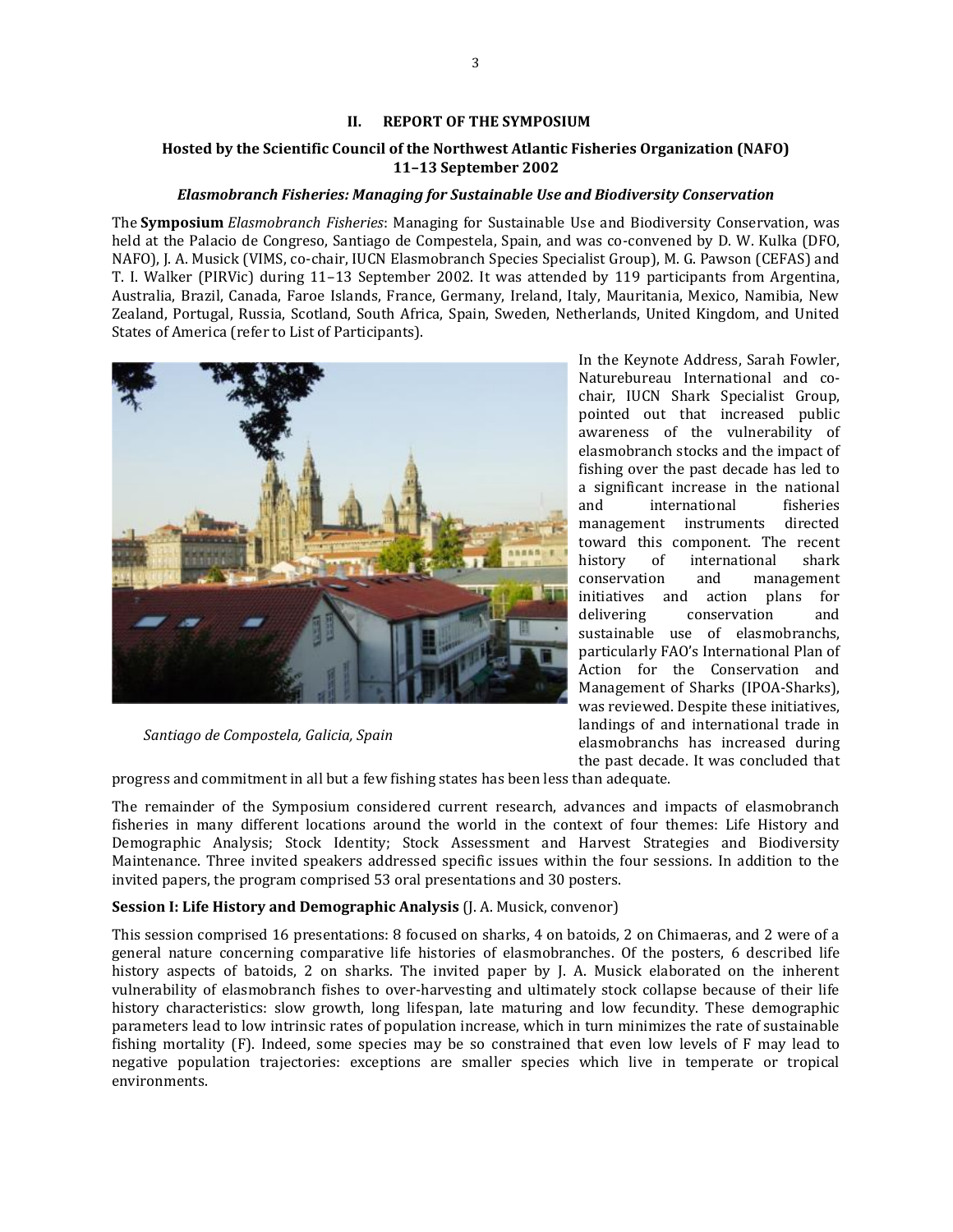

Co-conveners (left to right): Mike Pawson, David Kulka, John Musick and Terry Walker

Subject matter presented in this session was diverse. In applying life table models to Portuguese dogfish (*Centroscymnus coelolepis*), matrix models might offer more insight into sustainable management of elasmobranch stocks than traditional assessment models. An investigation of the Irish ray fishery incorporated port sampling, commercial transaction data and logbook data to determine species, size and sex of batoids taken in this mixed species fishery. Although total mortality (Z) was shown to be relatively high, demographic analysis of all species except *Rajamontagui* still indicated positive population growth. Aspects of age, growth and reproduction of the salmon shark (*Lamna ditropis*) were described for the eastern North Pacific. Growth rates of these sharks which are endothermic, maintaining a constant, elevated body temperature

were higher than for ectothermic sharks inhabiting the same cold-water habitats. In addition, growth rate, length-at-age and weight-at-length were observed to be higher in eastern than in western Pacific salmon sharks.

Rabbitfish (*Chimaera monstrossa*) constitutes up to 15% of the discarded bycatch in deepwater trawl fisheries off Ireland. It was shown that rabbitfish are a long-lived  $(\sim 40 \text{ years})$  and late maturing, with low fecundity. For commercial ray species from the Irish Sea, smaller species were shown to have faster growth rates and all species had rather abrupt onset of maturity. Age, growth and reproduction was described in the barndoor skate (*Dipturus laevis*), a species severely depleted in the western North Atlantic. Age at maturity was determined to be lower than previously assumed and the species was found to be common on parts of Georges Bank. Distribution, growth and reproduction were described in the white-spotted skate (*Bathyraja albomaculata*) from the Falkland Islands. Dorsal thorns were sectioned to determine age (although the method has not been validated) and age and size at maturity as well as seasonal reproductive and migration patterns were described.

Reproductive biology of the thorny skate (*Amblyraja radiata*) was described for the outer Grand Bank (NAFO Division 3N). This species apparently has slow growth and late maturity and limited fecundity. Age, growth and reproduction in the lesser-spotted dogfish (*Scyliorhinus canicula*) were described off Ireland. Males grow faster than females in this species, a situation common among elasmobranches. However, the author also found that males reach a larger size. The combination of faster growth and larger size is unusual and the evolutionary implications of this were discussed.

Density dependent compensation was investigated in the sharpnose shark (*Rhizoprionodon terraenovae*) in the Gulf of Mexico, a small subtropical shark with relatively fast growth. Growth rate increased and length and age at maturity decreased in response to increased fishing mortality. No increase in fecundity was observed nor would it be expected in viviparous species in which the size of the uterus constrains the number of young that can be carried to term. Reproduction was reviewed in lamniform sharks, which are oophagous or adelphophagous. In this group of large and commercially important species, developing embryos are nourished in utero by unfertilized eggs produced in large numbers by the female.

Both fishery dependent and independent data sets were used to determine demographics and status of the dusky shark (*Carcharhinus obscurus*) in the western North Atlantic. The species takes 21 years to mature and has a 3-year reproductive cycle during which it produces around 8–10 young. This species has declined by 80–90%, and demographic modeling suggests that population recovery is doubtful, even though the species is protected by recent fishing regulations. Bycatch mortality remains high (>50%) in the directed shark longline fishery. Another study found that size at maturity has declined in female spiny dogfish (spurdog, Squalus acanthias) in the North Atlantic in response to over-fishing. Litter size remained constant, although the average size of recruits declined because of fewer large females (pup size is correlated with female size).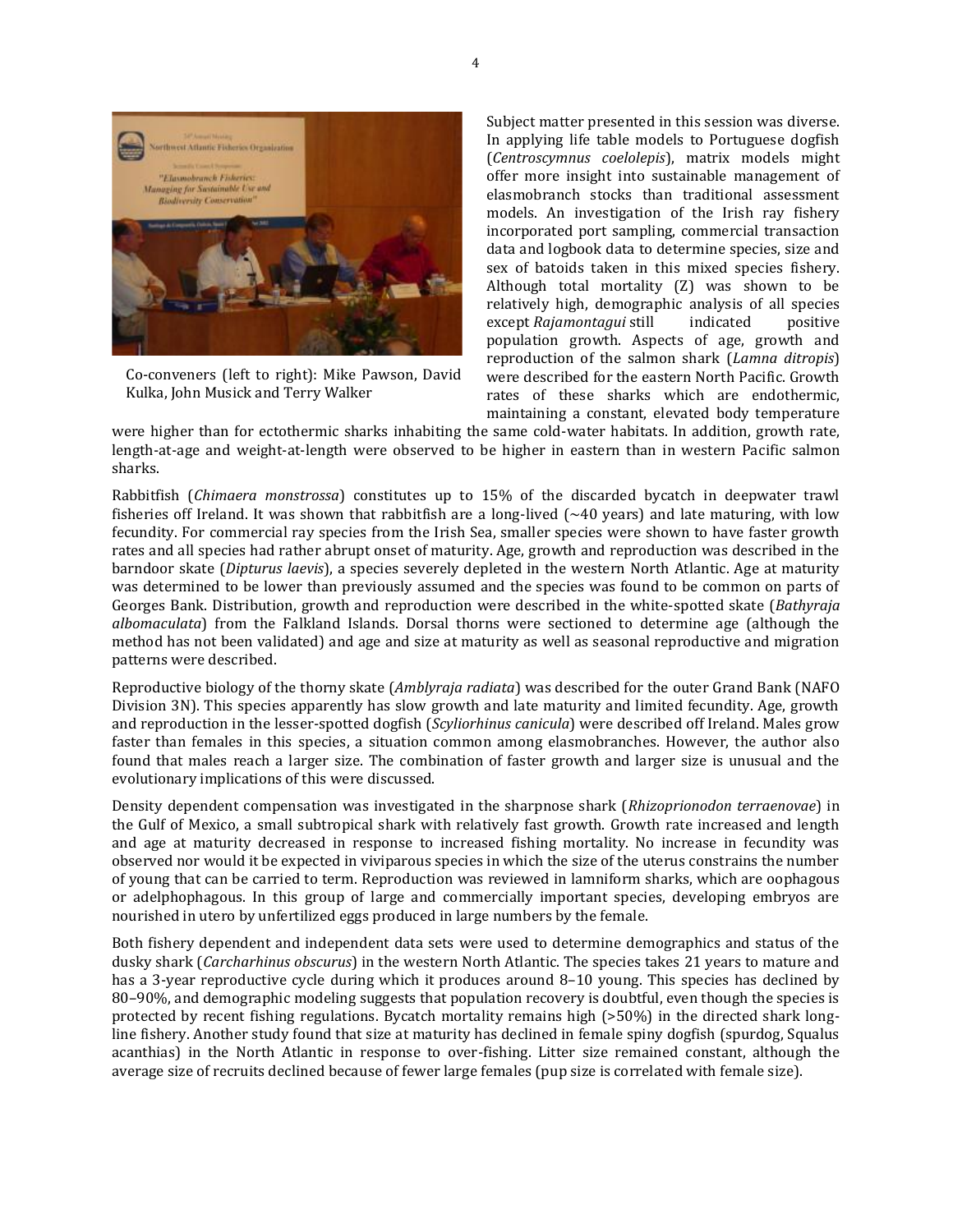Data from the literature were used to create stage-based population models with subsequent elasticity analysis to determine how mortality (M) and fertility (F) influence population growth rates (r) in elasmobranchs. The author found a negative association between species size and elasticity of fecundity and a positive relationship between size and elasticity of adult and juvenile stages. Information from similar analyses might be useful in determining management strategies.

Sonic telemetry was used with fixed receivers in a small bay in Florida to obtain direct estimates of natural and fishing mortality in neonate blacktip sharks (*Carcharhinus limbatus*). Both natural and fishing mortality were found to be very high  $(60-90%)$  for the first 15 weeks of life, after which survivorship increased drastically.

To summarize:

- 1. Breeding age of elasmobranches should be defined as the age at which females actually bear young or lay eggs, and not when ova begin to mature. This is especially relevant to demographic modeling.
- 2. Size selectivity of fishing gear may affect the growth curves that result from sampling the catch and may not actually represent growth in the general population.
- 3. More research is needed on the effect of density-dependent compensation on vital rates in elasmobranches.
- 4. More research is required to provide empirical estimates of natural mortality by age.
- 5. More research is needed on demographics, stock structure, habitat utilization and both ontogenetic and seasonal migrations in deepwater elasmobranches.
- 6. Managers need to pay closer attention to life history differences among species taken in mixed species fisheries. In mixed fisheries, different life history characteristics among the catch components can be problematic. Large, slow growing, long-lived elasmobranches may be depleted or locally extirpated while more productive fishes continue to drive the fisheries.

#### **Session II: Stock Identity** (M. G. Pawson, convenor)

This session comprised 13 papers and 5 posters covering approaches to stock identification in relation to assessment and management; movement patterns and spatial structure; distribution and related population biology; population genetics; and a fisherman's perspective on fishery developments. A common theme was the lack of information on the relationship between stock structure and those parts of a species' population that are subject to exploitation, even in fisheries with a long history of exploitation and management.

Four papers reported studies on the behaviour of individual fish using fishery-independent techniques (archival, acoustic and satellite tags), and these have begun to reveal hitherto unsuspected patterns of movements (white sharks in Australia, basking shark off the west coast of the UK, thornback ray in the southern North Sea, and juvenile sandbar shark along the Virginia shore). In three cases, there is evidence of movement into areas where conventionally-tagged individuals have not been recaptured. Philopatry, a tendency to stay in or return to a breeding, nursery or feeding area, was observed in all species. This has implications for assessments based on CPUE data, where local depletion may obscure overall population trends, and because the sampled population (for tagging or biological studies, usually where the species can most readily be caught) may not be representative of the population as a whole.

Progress was reported in the development of genetic markers for species recognition and stock delineation, of sharks in the western Atlantic and rays in the Mediterranean Sea respectively, but there is, as yet, little evidence that this approach may soon be used to identify management units. It was also shown that measured population parameters (growth, maturity, meristics etc) vary considerably in time and space, partly because there are few, if any standardized protocols for data collection and analysis. This limits their use in stock identity.

Analyses of elasmobranch data from standard trawl surveys from the NAFO Regulatory Area, waters around the British Isles and in the western Mediterranean showed that these are valuable indicators of stock structure and distribution. There are similar data sets and other sources of information that should be investigated with this goal in mind.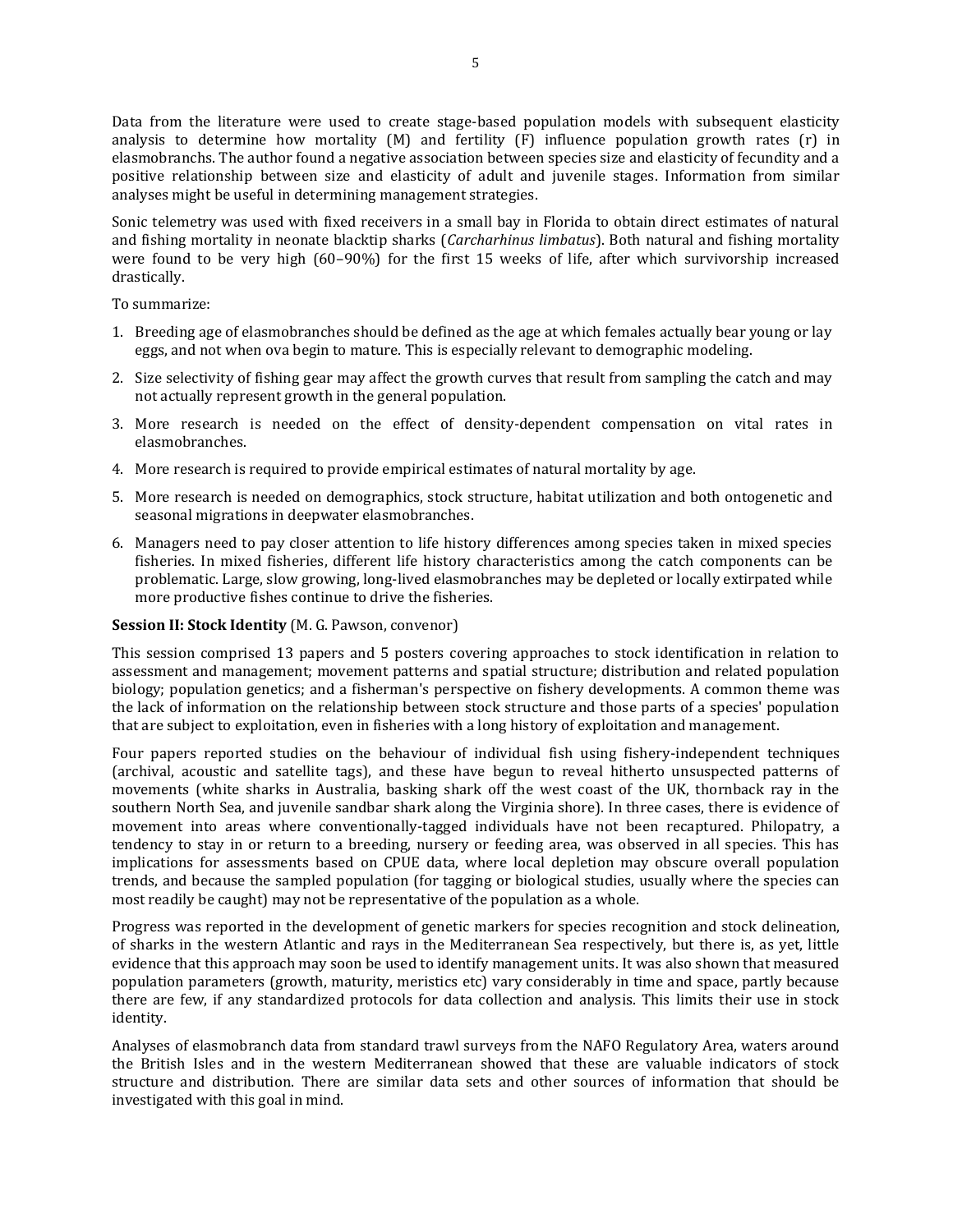Tagging studies, especially those providing information on scale and rate of dispersal and migrations and some ability to interpret why these are taking place, currently provide most of our knowledge on stock identity of elasmobranchs. Philopatry introduces complications to knowledge of stock units and to our ability to interpret population trends and status from data representing only part of a self-supporting stock unit. Clearly, this provides a less than solid basis upon which to develop management actions, though development of spatial models that recognize these features in population structure, and in the patterns and evolution of fisheries is a promising solution.

#### **Session III: Stock Assessment** (D. Kulka, convenor)

Fourteen papers described fisheries and monitoring (4 papers) and highlighted a variety of assessment techniques applied to elasmobranch stocks (10 papers). The latter focused mainly on innovative modeling and assessment methodologies. Of the posters, 1 described biomass dynamics/catch effort trend analysis and 8 provided descriptions of fisheries or described development of elasmobranch assessment techniques.

Elasmobranchs often make up a significant component in fisheries directed for other species, particularly those prosecuted in deep water. This was illustrated in a study of the deep water fisheries off Portugal. Portuguese dogfish (*C. coelolepis*) and Leaf-scale Gulper shark (*Centrophorus squamosus*) made up the major part of total annual elasmobranch landings, although a great deal of variation was observed among areas fished and fleet. Socio-economic implications were also discussed in the context of conservation vs exploitation. Elasmobranch trawl fisheries in the Sicily Strait were also described. A monitoring program identified a complex catch, 26 species of elasmobranchs belonging to 11 families. Raja batis and several other species regarded as unusual for the area were reported to be common in the catches. Landings and discard amounts were estimated (more than half discarded) and depth relationships were given. Two fisheries for blue shark (*Prionace glauca*) were also described. New markets for long standing fishery off Baja California Mexico (dating back to the 1880s) led to expansion of the fleet to larger vessels. Small vessels captured mainly juveniles while the larger vessels took larger fish. Moderate downward trends in catch rates were observed. The value of careful monitoring practices was illustrated in a presentation describing a recently initiated experimental artisanal fishery in the Bay of Biscay. Fishery observers recorded very detailed information on fishing locations and times, gears, species compositions, size and sex distributions in the catches. A dramatic drop in the CPUE over a short period (3 years) was observed.

Most of the papers described methodologies used to assess elasmobranchs. Very often, data (input) was the key limiting factor. Assessments often rely on very basic data such as species integrated catch series and catch rates, or fishery independent indices. For example, where CPUE is not species disaggregated, while the rate might remain relatively stable, some of the more vulnerable (the elasmobranchs) components might well be in decline. One study showed how port sampling and survey data could be used to split aggregated catch data by species. The multispecies rajid fishery off the Falkland Is. is another case illustrating data deficiencies. In the absence of detailed biological knowledge or catch at age information or even a species specific breakdown of the catches, simple production models incorporating species aggregated catch/effort data were used to estimate sustainable levels of exploitation. The status of sharks taken in nets set near beaches of South Africa (to minimize the risk of shark attack) was also assessed on the basis of limited information. Given that effort was relatively constant through space and time, catch was used an index of abundance. Although effort was not high, catches of 4 species showed a significant decline (removing the confounding affect of the annual sardine run). Uncertainty about local stock depletion and philopatry was noted. The issue of local stock depletion that would not be observed in spatially aggregated assessments was also noted in several other papers.

Where appropriate data are available, elasmobranch assessments have been based on quite a variety of methods from demographic analysis, surplus production models and, more recently, models that require agedisaggregated input as well as knowledge of life history (age and growth), stock structure and spatial distribution. As is the case for all fish stock assessments, no matter how sophisticated the model, the interpretation of the results are constrained by assumptions in the input variables. It was pointed out that applying different models can result in very different results.

In some cases, appropriately detailed data such as age-disaggregated data are available and a number of cases were illustrated. Various approaches used in the assessment of NE Atlantic deepwater sharks were presented. A European research project (DELASS) was initiated in 2000 to remedy some of the deficiencies aimed at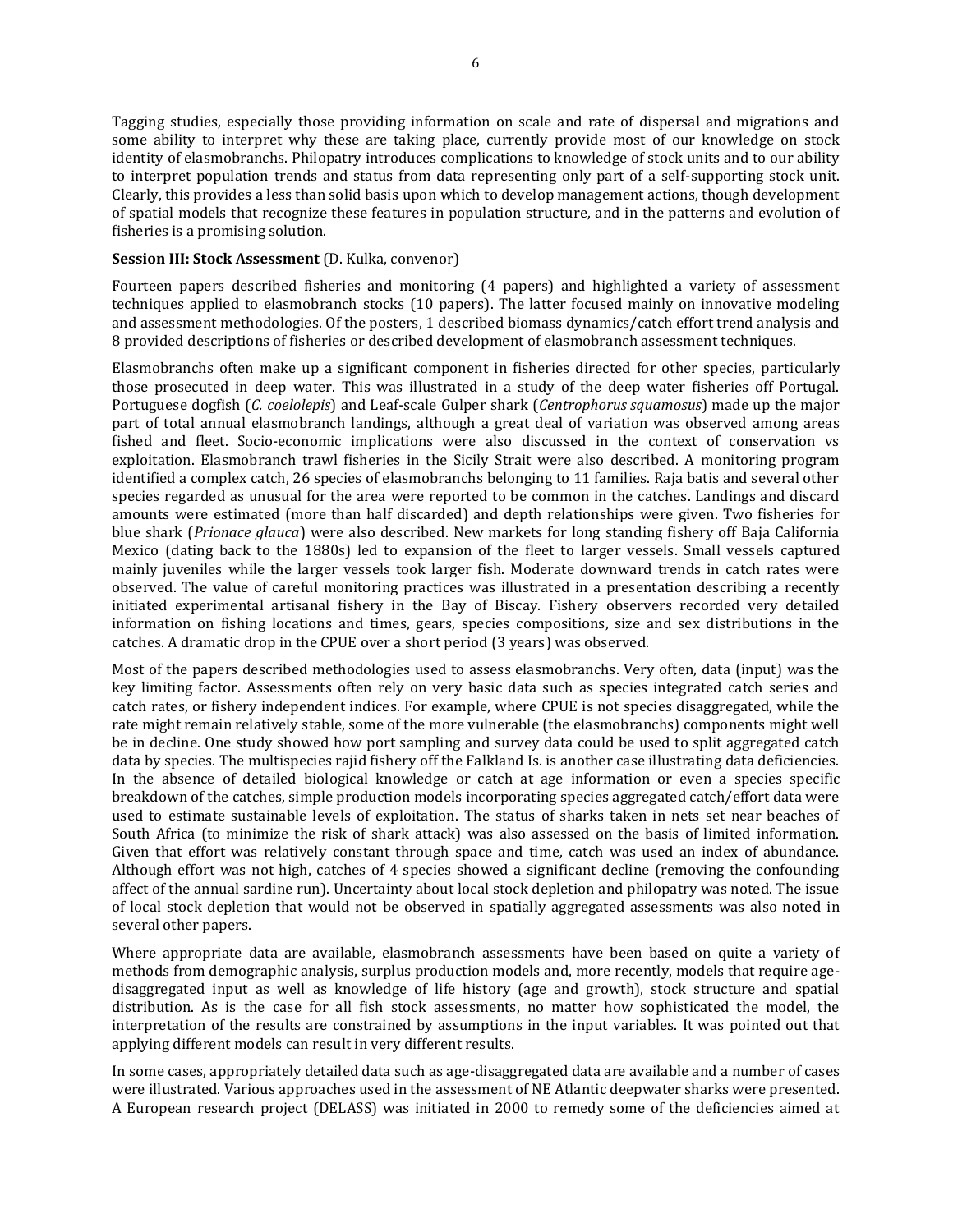collecting the required data and developing appropriate stock assessment models. Ageing elasmobranchs is generally more difficult than for teleosts. Generally, vertebrae are used but spines also contain annual rings. One paper described the age and growth of bull sharks (*Carcharhinus leucas*) from the Gulf of Mexico. For this study, four different techniques were applied to enhance ring definition of the vertebrae. Validation was done by marginal increment analysis. The study described the Von Bertalanffy parameters for the species. An agestructured model was implemented using a Bayesian approach. Information from multiple gears and fishery independent surveys was applied to Atlantic Sharpnose Shark. It was pointed out that a good understanding of life history parameters was important to the integrity of the model. Limited knowledge of life history leads to uncertainty in the model outcome. One paper dealing with sandbar sharks (*Carcharhinus plumbeus*) presented an age/sex structured population dynamics model that took into account biological and fishery characteristics. This presentation illustrated the advantage of accounting for such aspects as pupping areas or spatial aspects of shark dynamics in the model. Another paper dealing with gummy sharks *(Mustelus antarcticus*) employed a variant of the Integrated Analysis Method, also an age/sex structured population dynamic model that incorporated catch, length-frequency and release-recapture data. Issues raised were the spatial consistency on the stock's peculiarities of the pupping process and fishery over time, gear composition and affect on the analysis. A Bayesian stock production assessment of NE Atlantic spurdog was fitted to survey and commercial CPUE data. Demographic techniques were used to convert prior distributions for age specific fecundity and natural mortality (based on tagging data and maximum age/length).

A GIS approach was used in one study to investigate changes in the fishery for and abundance of kitefin shark (*Dalatias licha*). Fishing ground, depth, distance to fishing ports, and seasonality in species catches were overlaid to yield a spatio-temporal perspective of the fishery. Least cost pathways may be useful for managers to evaluate resource exploitation sustainability, identify potential fishing grounds and selecting suitable resource conservation measures.

Deep water sharks may be even more vulnerable to exploitation than orange roughy, a deepwater teleost well known to decline rapidly soon after the implementation of fisheries. Thus, stocks are often observed to decline soon after commencement of a fishery. Problems in assessing elasmobranches related mainly to the non-availability of appropriate input data in addition to the rate at which these species decline once they are exploited. Combining species and gears was recognized as less than appropriate, yet in many cases, only aggregated data were available. It was suggested that a more pre-emptive management approach is required for elasmobranchs in the form of conservative measures (management plans that include immediate implementation of quotas and restrictions). The issue is not the methods used to assess elasmobranchs (generally quite sophisticated) but rather data deficiencies and less than adequate managements measures derived from the advice given (and the political will to implement same). The first key step is to improve the data through enhanced monitoring programs, including ones that involve the fishers or employ independent observers.

#### **Session IV: Harvest Strategies and Biodiversity Maintenance** (T. I. Walker, convenor)

Thirteen papers were presented relating to sustainable use, biodiversity conservation, and maintenance of ecosystem structure and function.

#### **Sustainable use**

Several papers on the shark fishery of southern Australia provided examples of fisheries where there is a long history of monitoring, biological research, stock assessment and management. The invited speaker indicated that harvest strategies can be evaluated using deterministic models to capture the biology of the species taken and the dynamics of the fishery. Harvest strategies are evaluated in terms of performance measures that relate to average catches, catch variability, and resource conservation. The need for risk assessment as part of the assessment of fisheries and good consultative processes engaging fishery managers, scientists, fishers and other stakeholders were emphasized. The fishery of southern Australia demonstrates that, with the one important exception of the school shark (*Galeorhinus galeus*), the target, byproduct, and bycatch of chondrichthyan catches by gillnets and longlines are sustainable. School shark was identified as having very low productivity and in need of tight fisheries management.

Chondrichthyans, having low biological productivity are vulnerable to the effects of fishing. Several species from other parts of the world were identified as having been markedly depleted: notably the sandbar shark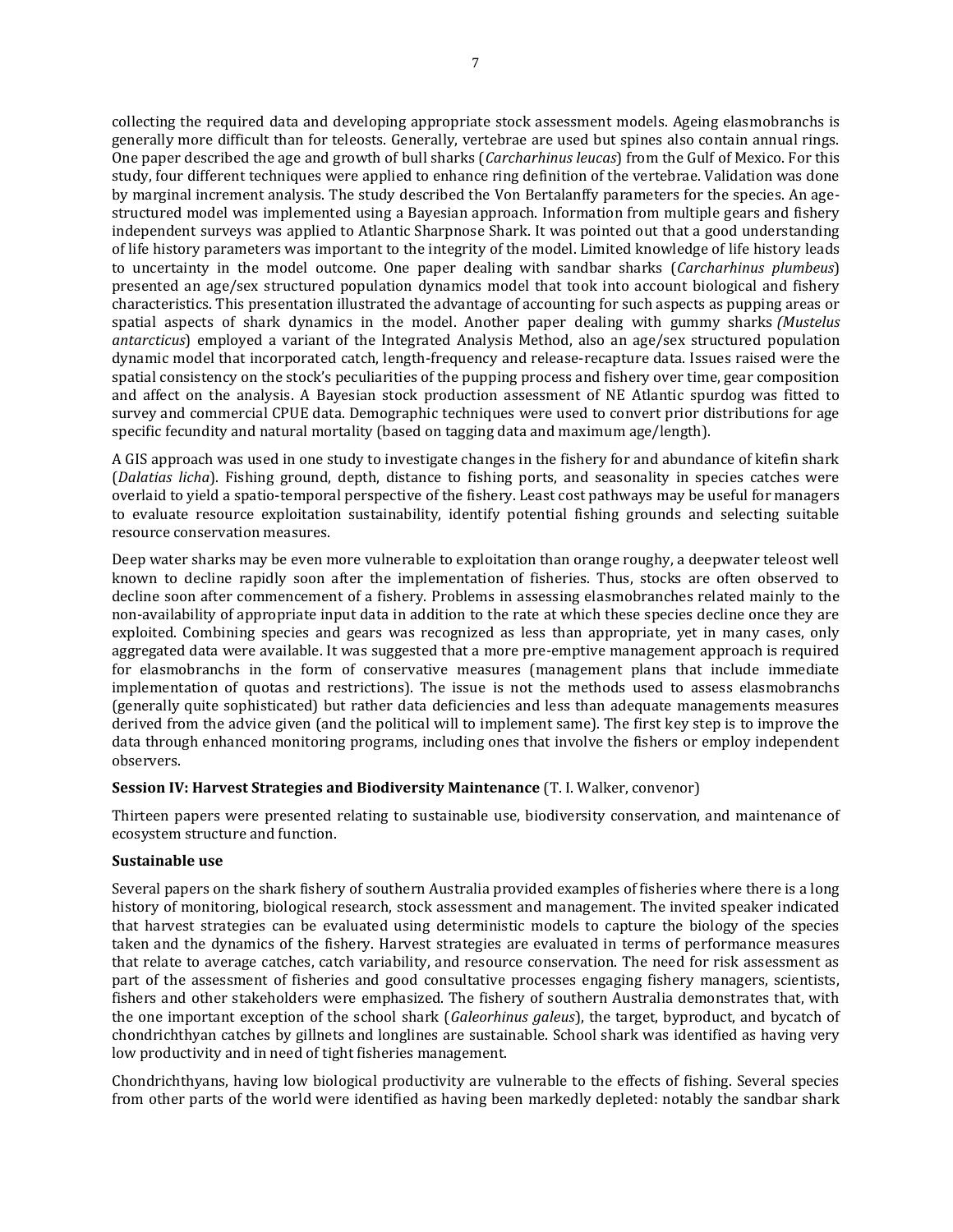(*C. plumbeus*), spiny dogfish and several species of skate in the Atlantic. On a broader scale, dogfish, and chimaeras occurring in deep water on the continental slopes of the world appear to be at high risk. These animals inhabit cold water and have particularly low productivity; their habitat area is small compared with the continental shelves and abyssal plains. In contrast, species such as gummy shark (*M. antarcticus*) and Atlantic sharpnose shark (*R. terraenovae*) were shown to be highly productive and can sustain stable fisheries.

Attention was drawn to the need of giving special protection to both pre-recruits and breeding animals in a harvested population. It was demonstrated that the mesh size used in a fishery can be tuned to minimize the impact on small sharks and large sharks. Choice of mesh size is a balance between the efficient take of target species and minimizing bycatch. It was also argued that closed areas are probably the only available method of conserving some species.

In terms of the fin trade data in Hong Kong, whereas the data appear to be incomplete, it is possible to estimate number of sharks killed by application of raising factors to available numbers of fins in batches of known weight for known species (recorded by traders or determined from genetic testing). A major component consists of blue shark (*P. glauca*) and several other pelagic species taken in oceanic waters. More direct estimates of blue, shortfin mako (I*surus oxyrinchus*) and porbeagle sharks (*Lamno nasus*) taken as bycatch in the tuna longline fishery of New Zealand were made from at sea observer programs. There, following a decline in the catch during the early 1990s, there was a rapid rise in catch during the past 10 years, in response to the high demand for shark fins on Asian markets. As most of the catch of blue sharks comprises males and there is evidence of stock structuring, the presenter emphasized the need for international collaboration for the assessment of these pelagic species.

It is not always feasible to undertake detailed assessment of every species and there is a need to apply rapid assessment techniques to identify those species at high risk and in need of special management or protection. Application of this approach was presented for northern Australia, where species were compared on the basis of biological productivity and catch susceptibility quantified on the basis of various biological attributes (e.g. longevity, fecundity, proportion breeding, distribution in relation to the fisheries and position in water column in relation to the fishing gear).

#### **Biodiversity conservation**

Much of the world chondrichthyan catch is reported as 'unspecified species' or is not reported at all. Several papers reported progress on evaluation of bycatch and byproduct species through on-board observers during normal commercial fishing operations. Other papers reported progress on catch evaluation from fisheryindependent trawl, longline and gillnet surveys, or experimental fishing. Data were presented that indicate bycatch of chondrichthyans can be reduced by the application of Bycatch Reduction Devices including Turtle Exclusion Devices.

#### **Ecosystem structure and function**

Most trawl, longline, and gillnet fisheries catch large numbers of chondrichthyan species and the number of animals taken varies greatly between species. In general, a small number of species dominate the catch. Chondrichthyans are clearly important in the ecosystem and some are apex predators. It also appears, in some regions at least, that the biggest animals in the ecosystem tend to be chondrichthyans.

Surveys of catches from the artisan fisheries of the coastline from Sierra Leone to Ghana indicate that the assemblages of the chondrichthyan fauna change from inshore across the continental shelf and down the continental slope. Another survey with trawl and longlines off the eastern and western coasts of Ireland indicate that dogfishes form the dominant species on the slope and that the predominance of dogfishes on the slope increases with increasing depth. Similarly, as indicated by a poster presentation, the dogfishes were much more significant in the fish communities of the deeply submerged seamounts than those of the more shallowly submerged seamounts of the Sierra Leone Rise in the Gulf of Guinea.

An ecosystem model for the Cantabrian Sea using ECOPATH was presented that incorporates fish biomass estimates, biological parameters, stomach contents data, and catches and discards. The model also includes the trophodynamics of phytoplankton, zooplankton, benthos, and demersal and pelagic communities. The model was used to evaluate the effects of various fishing gears and closed areas on chondrichthyan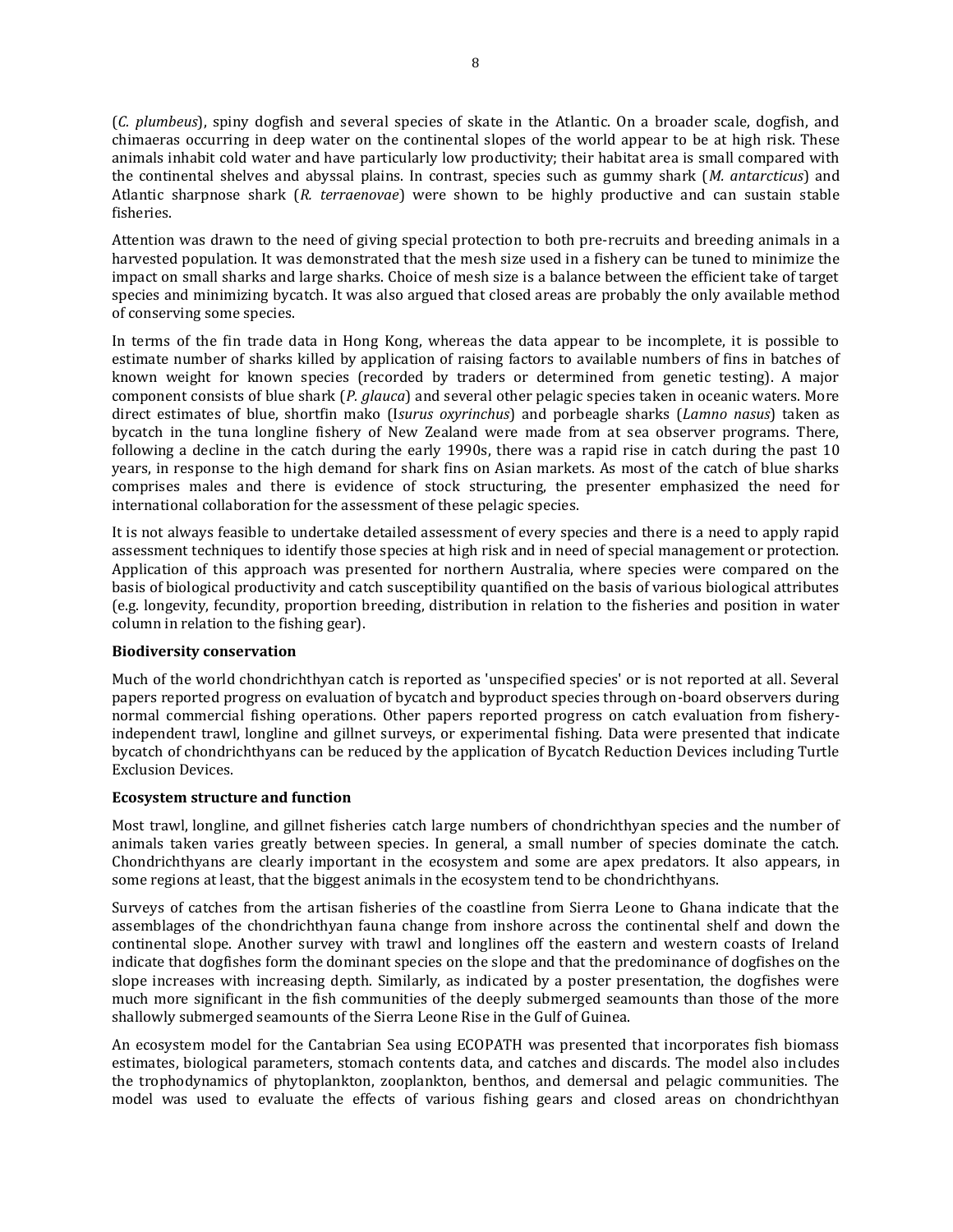populations and catches. Other papers highlighted the complex spatial, temporal and depth effects on stomach contents of sharks.

#### **Conclusion**

Considerable attention has been focused on elasmobranchs and their exploitation in recent years in various parts of the world. The Council was introduced to some general issues generated from the discussions at the symposium:

- 1. Elasmobranchs are generally more vulnerable to exploitation and are slower to recover than other fish species due to life history characteristics such as low natural mortality, slow population growth and low reproductive rate. Deep water sharks are particularly vulnerable.
- 2. Of particular concern is the low intrinsic rates of increase in elasmobranch stocks. When taken in mixed fisheries where some species are more productive, the possibility exists that some elasmobranchs may be extirpated while target species and the fishery remains viable.
- 3. Information for the management of elasmobranch stocks needs to be greatly improved. Unrestricted fishing with ineffective monitoring, management and controls is typical for many of the world fisheries.
- 4. Increased public awareness of the vulnerability of elasmobranch stocks and the impact of fishing over the past decade has led to a significant increase in the national and international fisheries management instruments directed toward this group, although many remain poorly implemented.

In addition, participants at the 2002 NAFO Symposium on Elasmobranch Fisheries call for:

NAFO to establish effective management measures for thorny skate and direct the NAFO Scientific Council to investigate the status and management needs of other elasmobranchs in NAFO waters;

Fishing nations, regional fishery management organizations, and FAO to increase investment in elasmobranch biological and fishery research and management;

NAFO and all fishing nations, even in the absence of complete fishery data, to implement precautionary quotas and measures to reduce bycatch for particularly vulnerable species;

All shark-fishing nations, but especially the major fishing nations, to produce a National Plan of Action for their elasmobranchs;

FAO and developed countries to provide the technical expertise to assist developing nations in the preparation of their National Plan of Action and the assessment and management of fisheries taking sharks.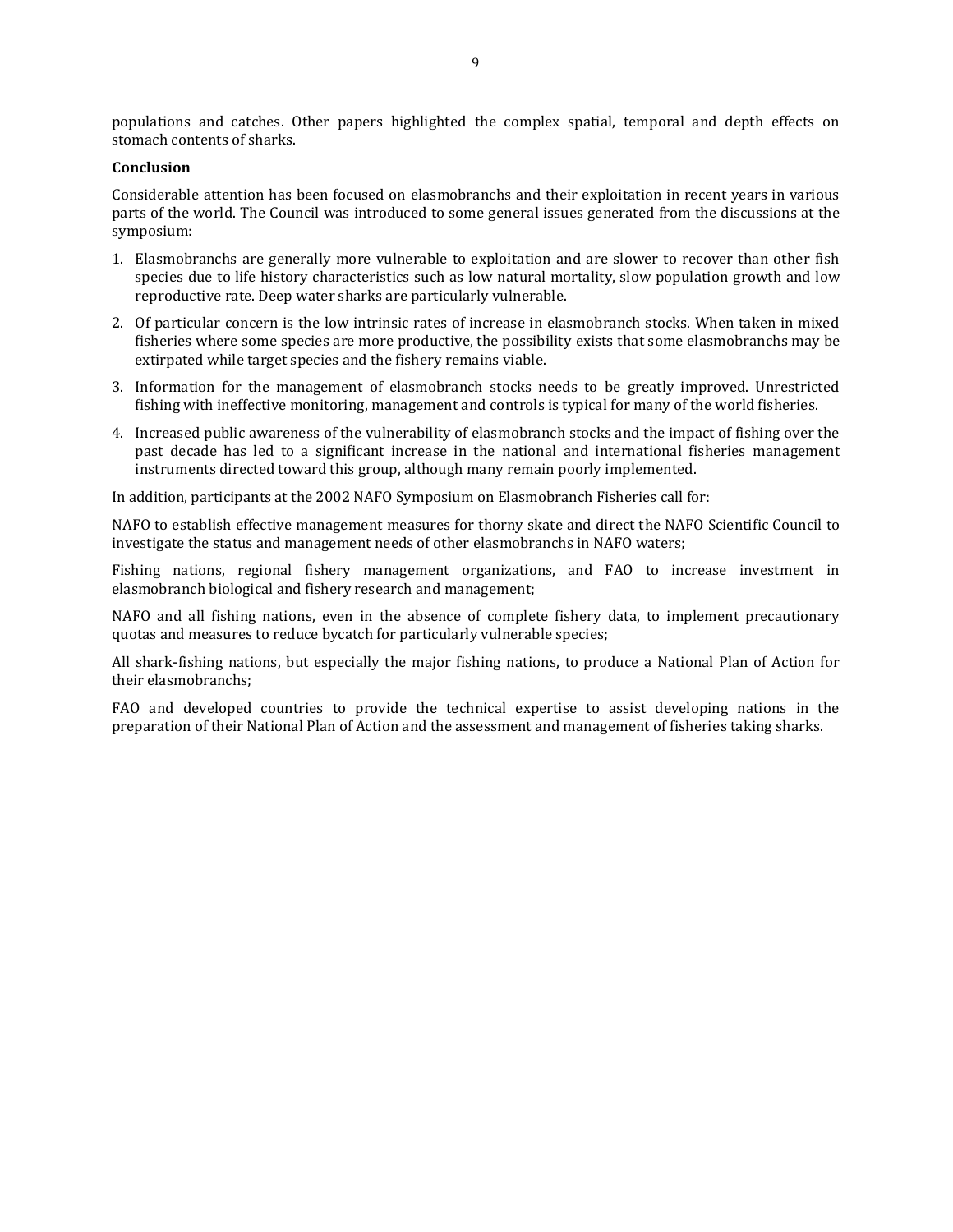### **III. ORAL PRESENTATIONS**

#### <span id="page-9-0"></span>**Paper No. Author(s) and Title**

## **Session I: Life History and Demographic Analysis (Convenor : J. Musick)**

| 1.1  | Invited Paper: MUSICK, J. Life history and demographic analysis.                                                                                                                            |
|------|---------------------------------------------------------------------------------------------------------------------------------------------------------------------------------------------|
| 1.2  | Carvalho, L., M. Quaresma and I. Figueiredo. First approach to the application of life table models to<br>the Portuguese dogfish (Centroscymnus coelolepis)                                 |
| 1.3  | Gallagher, M., F. Jeal and C. P. Nolan. An investigation of the Irish ray fishery in ICES Divisions VIIa<br>and VIIg                                                                        |
| 1.4  | Goldman, K. J. and J. A. Musick. Growth and demographic dynamics of salmon sharks in the eastern<br>and western North Pacific: a spatially structured population?                           |
| 1.5  | Calis, E., E. Jackson, C. P. Nolan and F. Jeal. An insight into the life history of the rabbitfish Chimaera<br>monstrosa with implications for future resource management.                  |
| 1.6  | Carlson, J. and I. Baremore. Changes in biological parameters of Atlantic sharpnose<br>shark, Rhizoprionodon terraenovae, in the Gulf of Mexico: evidence for density-dependent regulation? |
| 1.7  | Castro, J. I. Patterns of reproduction in the Oophagous lamniform sharks.                                                                                                                   |
| 1.8  | Frisk, M. G., N. K. Dulvy and T. J. Miller. Combining elasticity analyses and life history traits of<br>elasmobranchs as indicators of vulnerability to exploitation.                       |
| 1.9  | Gallagher, M., C. P. Nolan and F. Jeal. Age, growth and maturity of the commercial ray species from the<br>Irish Sea.                                                                       |
| 1.10 | Gedamke, T., W. D. DuPaul and J. A. Musick. Observations on the distribution and life history of the<br>barndoor skate (Dipturus laevis) in the Georges Bank closed area II.                |
| 1.11 | Henderson, A. C., A. I. Arkhipkin and J. N. Chtcherbich. Distribution, growth and reproduction of the<br>white-spotted skate Bathyraja albomaculata around the Falkland Islands.            |
| 1.12 | Heupel, M. R., C. A. Simpfendorfer and R. E. Hueter. Direct estimation of survival and mortality of<br>juvenile blacktip sharks, Carcharhinus limbatus, using telemetry data.               |
| 1.13 | del Río Iglesias, J. L. Some aspects of the thorny skate (Raja radiata Donovan, 1808) reproductive                                                                                          |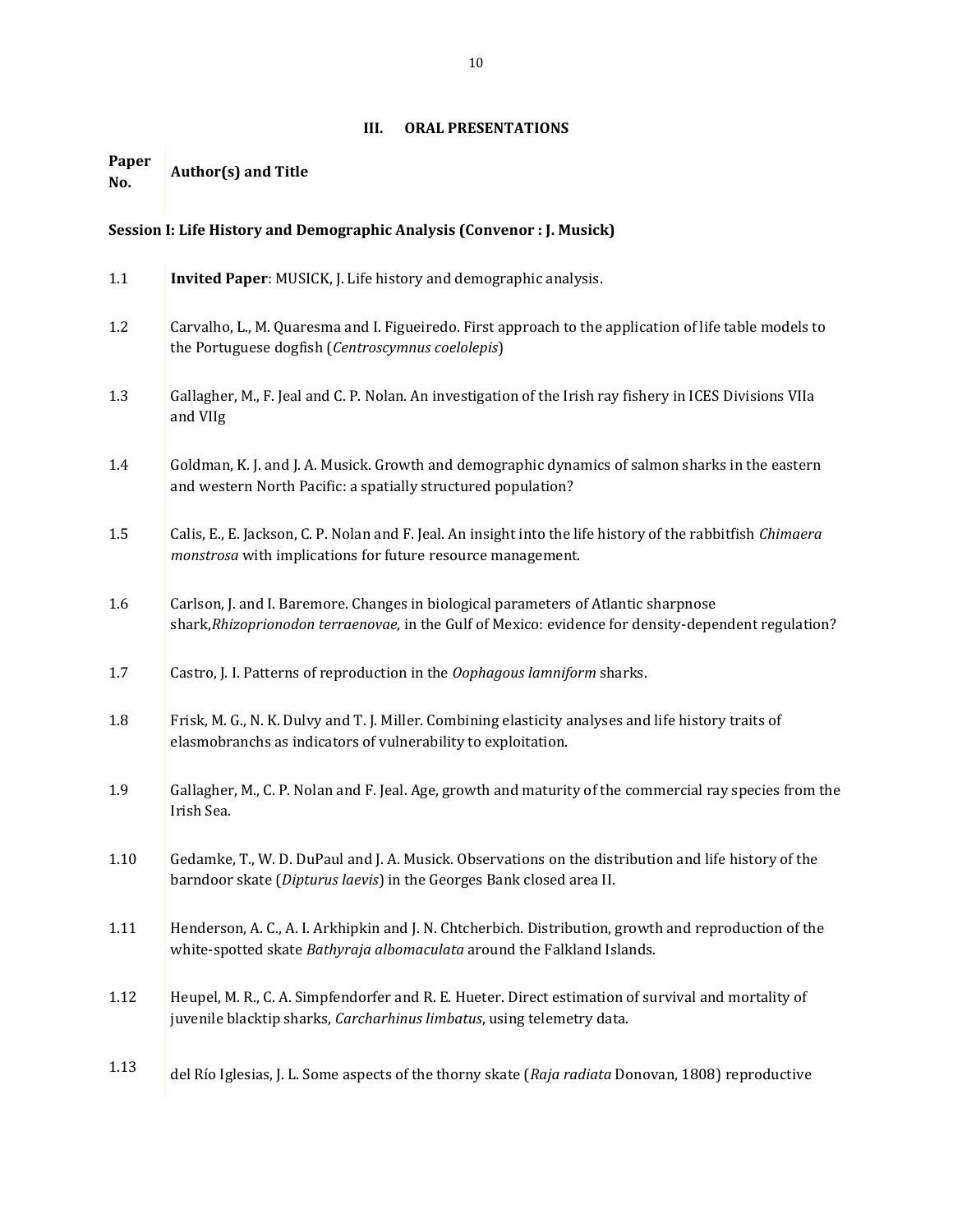biology in NAFO Division 3N.

- 1.14 Ivory, p. and F. Jeal. Age determination, growth and reproduction in the lesser-spotted dogfish,*Scyliorhinus canicula* (L.).
- 1.15 Marquez-Farias, J. F., D. Corro-Espinosa and J. L. Castillo-Geniz. Biology of the pacific sharpnose shark, (*Rhizoprionodon longurio*), caught in Sinaloa, Mexico.
- 1.16 Romine, J. G., J. A. Musick and G. H. Burgess. Life history parameters of the dusky shark,*Carcharhinus obscurus*, revisited and their implications to estimates of population increase.
- 1.17 Sosebee, K. A. Are density-dependent effects on elasmobranch maturity possible?

### **Session II: Stock Identity (Convenor: M. G. Pawson)**

| 2.1 | Invited Paper: Pawson, M. G. and J. R. Ellis. Stock identity of elasmobranchs in the North-east Atlantic<br>in relation to assessment and management.                                                                                          |
|-----|------------------------------------------------------------------------------------------------------------------------------------------------------------------------------------------------------------------------------------------------|
| 2.2 | Bruce, B. and J. Stevens. Movement patterns and spatial structure of white sharks in Australia.                                                                                                                                                |
| 2.3 | Sims, D. W., E. J. Southall and J. D. Metcalfe. Movements and behaviour of basking sharks (Cetorhinus<br>maximus) as revealed by pop-up archival transmitting tags.                                                                            |
| 2.4 | Conrath, C. L. and J. A. Musick. A delineation of nursery habitat and migratory patterns of juvenile<br>sandbar sharks, Carcharhinus plumbeus, in the western Atlantic Ocean.                                                                  |
| 2.5 | Cerviño, S., J. L. del Río and E. Román. Abundance and distribution of elasmobranchs in NAFO<br>Regulatory Area (Divisions 3MNO).                                                                                                              |
| 2.6 | Ellis, J. R., B. B. Rackham and S. I. Rogers. The distribution of chondrichthyan fishes around the British<br>Isles and their conservation status.                                                                                             |
| 2.7 | Durán Muñoz, P. and E. Román. Distribution and biological aspects of deepwater sharks in North East<br>and Central Atlantic.                                                                                                                   |
| 2.8 | Haridae, N.-R., G. Garnes, G. Langedal and J. E. Dyb. Distribution and biology of Portuguese dogfish<br>(Centroscymnus coelolepis) and leafscale gulper shark (Centrophorus squamosus) at Hatton Bank and<br>the Mid-Atlantic Ridge (33°-61°N) |
| 2.9 | REY, J., E. MASSUTI and L. GIL DE SOLA. Distribution and biology aspects of blackmouth<br>catshark, Galeus melastomus, in the Alboran Sea (south-western Mediterranean).                                                                       |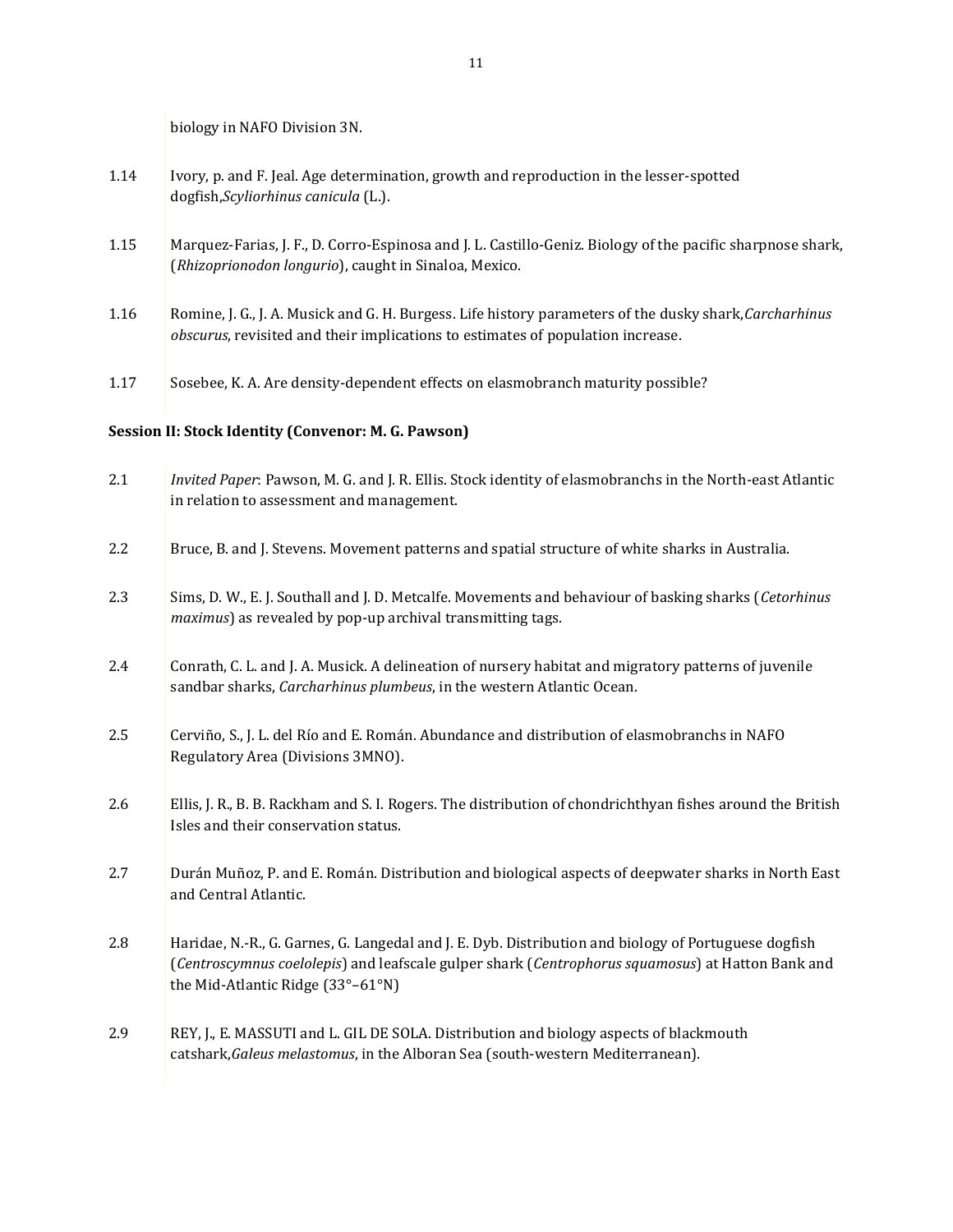| 2.10 | Meseguer, S. and J. REY. Distribution and biology of smallspotted catshark, Scyliorhinus canicula, in<br>the Alboran Sea (western Mediterranean).                                                         |
|------|-----------------------------------------------------------------------------------------------------------------------------------------------------------------------------------------------------------|
| 2.11 | Prince, J. D., P. Riseley, T. I. Walker, L. P. Brown and A. E. Punt. Assessing the costs and benefits of<br>fishery-independent surveys in Australia's Southern shark fishery: results of a pilot survey. |
| 2.12 | Valsecchi, E., M. Vacchi and G. Notarbartolo Di Sciara. Population genetics of two Mediterranean skate<br>species (Genus Raja) of commercial interest.                                                    |
| 2.13 | Hoenig, J. and M. Shivji. Estimating species composition of shark catches from DNA assays: group<br>testing reduces the number of laboratory tests.                                                       |
| 2.14 | Drake, S. C., J. A. Drake and M. L. Johnson. 2000 + UK shark tagging programme: an anglers led shark-<br>tagging initiative in UK coastal waters.                                                         |
| 2.15 | Hueter, R. E., M. R. Heupel, E. J. Heist and D. B. Keeney. The implications of philopatry in sharks for the<br>management of shark fisheries.                                                             |

# **Session III: Stock Assessment (Convenor: D. W. Kulka)**

| 3.1 | Apostolaki, P. and M. McAllister. Providing advice for the management of sandbar shark<br>(Carcharhinus plumbeus). Application of an age- and spatially-structured model.                                   |
|-----|-------------------------------------------------------------------------------------------------------------------------------------------------------------------------------------------------------------|
| 3.2 | Pribac, F., A. E. Punt, T. I. Walker and B. L. Taylor. The value of length, age and tagging data in a stock<br>assessment of a length selective fishery for gummy shark.                                    |
| 3.3 | Simpfendorfer, C. A. and G. Burgess. Assessment of the status of the Atlantic sharpnose shark<br>(Rhizoprionodon terraenovae) using an age-structured population model.                                     |
| 3.4 | Clarke, M. G., P. Lorance and R. Officer. Approaches to the assessment of deepwater sharks in the<br>northeast Atlantic.                                                                                    |
| 3.5 | Dudley, S. F. J. Shark catch trends and effort reduction in the beach protection program, KwaZulu-<br>Natal, South Africa.                                                                                  |
| 3.6 | Figueiredo, I., L. S. Gordo and P. B. Machado. Deep-water sharks fisheries from off the Portuguese<br>continental coast.                                                                                    |
| 3.7 | Hammond, T. R., C. Darby, J. R. Ellis and M. G. Pawson. Bayesian assessment of NE Atlantic spurdog<br>using a stock produciton model, with prior for intrinsic rate of increase set by demographic methods. |
| 3.8 | Machado, P. B. Finding trends on the fishery and abundance of kitefin shark, Dalatias licha (Bonaterre,                                                                                                     |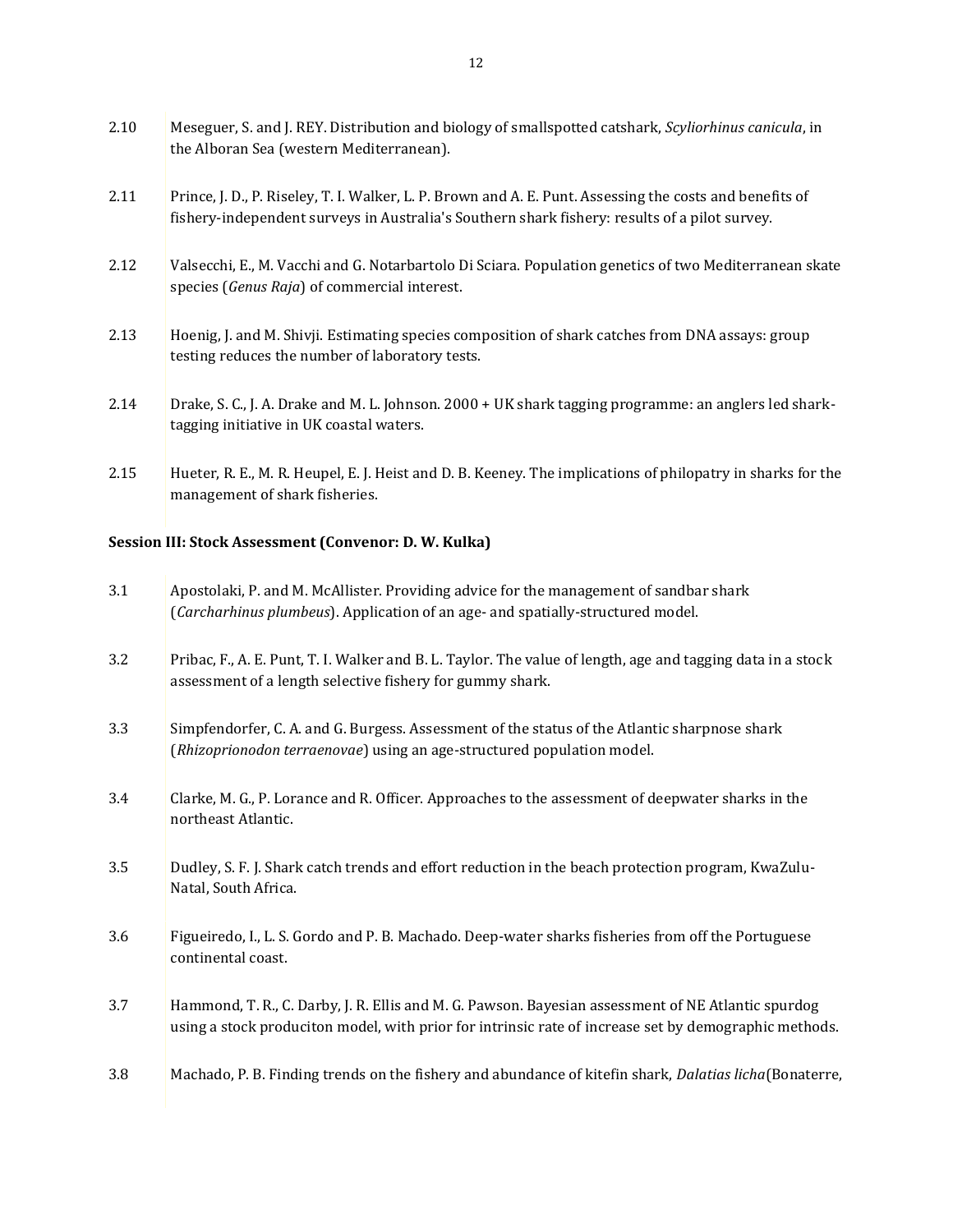|      | 1788), from off Azores throughout a GIS spatial analysis                                                                                                                                                                    |
|------|-----------------------------------------------------------------------------------------------------------------------------------------------------------------------------------------------------------------------------|
| 3.9  | Soldat, V. T. Spiny dogfish (Squalus acanthias L.) of the Northwest Atlantic Ocean (NWA).                                                                                                                                   |
| 3.10 | Wakeford, R. C., A. J. Agnew, D. A. J. Middleton and J. H. W. Pompert. Fisheries conservation of a<br>multispecies skate and ray community in the Falkland Islands.                                                         |
| 3.11 | Cruz-Martínez, A., X. Chiappa-Carrara and V. Arenas-Fuentes. Age and growth of bull shark<br>Carcharhinus leucas from the southern Gulf of Mexico.                                                                          |
| 3.12 | SCACCO, L., F. ANDARLORO, S. Campagnuolo, l. castriota and M. VACCHI. Cartilaginous fish catches in<br>the Sicily Strait trawl fisheries.                                                                                   |
| 3.13 | Lucio, P., V. Ortiz de Zárate, G. Diez, C. Rodríguez-Cabello and M. Santurtún. Description of an<br>Experimental Artisanal Fishery Targeting Blue Shark in the Bay of Biscay, 1998-2000.                                    |
| 3.14 | Sosa-Nishizaki O., E. Furlong-Estrada, J. A. Reyes-González and J. C. Pérez-Jiménez. Blue shark<br>(Prionace glauca) fishery in Baja California, Mexico: an example of artisanal and middle scale<br>fisheries interaction. |
| 3.15 | Pastoors, M. A. Stock assessments of elasmobranchs in North-East Atlantic: making the most of the<br>data.                                                                                                                  |

### **Session IV: Harvest Strategies and Biodiversity Maintenance (Convenor: T. Walker)**

- 4.1 *Invited Paper*: Punt, A. E., F. Pribac, B. L. Taylor and T. I. Walker. Harvest strategy evaluation for school and gummy shark.
- 4.2 Kyne, P. M., A. J. Courtney, M. J. Campbell, K. E. Chilcott, S. W. Gaddes, C. T. Turnbull, C. C. Van Der Geest and M. B. Bennett. An overview of the elasmobranch by-catch of the Queensland east coast trawl fishery (Australia).
- 4.3 Prince, J. D. Gauntlet fisheries for elasmobranchs the secret of sustainable shark fisheries.
- 4.4 Sachse, M. The role of the Australian Fisheries Management Authority in the management of the southern shark fishery.
- 4.5 Clarke, M. W., R. Officer, D. Stokes and P. Connolly. Comparisons of trawl and longline catches of deepwater elasmobranchs west and north of Ireland.
- 4.6 Marquez-Farias, J. F. Fishery dependent gill net mesh selectivity for the shovelnose guitarfish, (*Rhinobatos productus*), taken in the artisanal ray fishery of the Gulf of California, Mexico.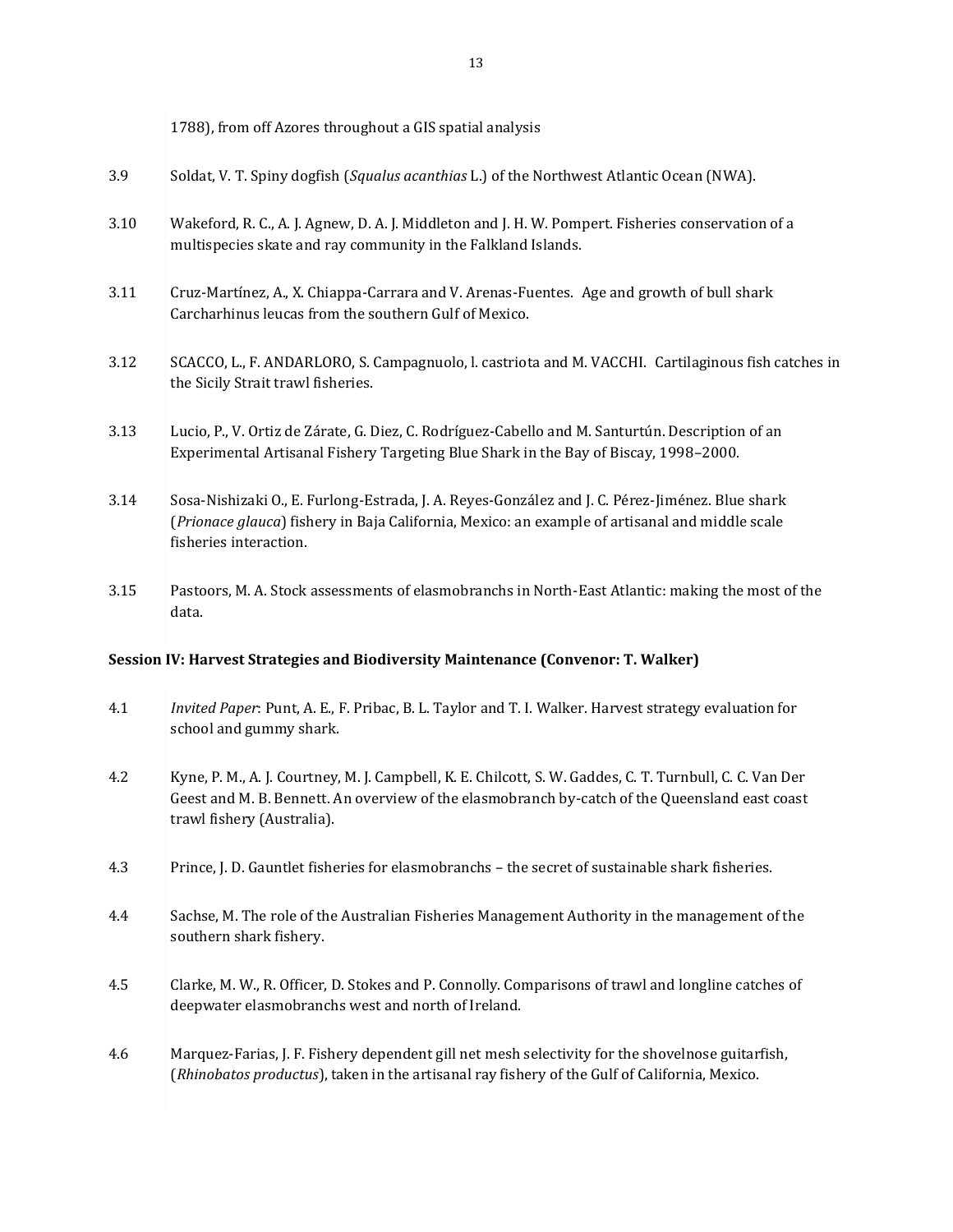| 4.7  | Clarke, S. and M. McAllister. Estimates of shark mortality associated with the Shark Fin Trade based<br>on Hong Kong auction data.                                                                                                                                        |
|------|---------------------------------------------------------------------------------------------------------------------------------------------------------------------------------------------------------------------------------------------------------------------------|
| 4.8  | Francis, M. P., L. H. Griggs and S. J. Baird. By-catch of pelagic sharks in New Zealand tuna longline<br>fisheries.                                                                                                                                                       |
| 4.9  | Sánchez, F., C. Rodriguez-Cabello and I. Olaso. The role of elasmobranchs in the Cantabrian Sea shelf<br>ecosystem and the impact of fisheries on them.                                                                                                                   |
| 4.10 | Stobutzki, I., T. Stevens, T. Taranto, J. Stevens, R. McAuley, R. Buckworth and N. Gribble. Assessing the<br>regional impact of fishing on elasmobranchs in northern Australian: 148 species, 33 fisheries and<br>limited data.                                           |
| 4.11 | Walker, T. I., A. S. Gason, R. J. Hudson and I. A. Knuckey. Assessing impacts of fisheries on biodiversity<br>of sharks and other chondrichthyans in south-eastern Australia and the Great Australian Bight.                                                              |
| 4.12 | Dowd, W. W., J. A. Musick and R. Brill. The role of elasmobranchs in coastal fisheries ecosystems:<br>mass-balance and organismal bioenergetics approaches.                                                                                                               |
| 4.13 | Ellis, J. K. and J. A. Musick. Past and present diet of the sandbar shark in the lower Chesapeake Bay.                                                                                                                                                                    |
| 4.14 | Olaso, I., F. Velasco, F. Sánchez, A. Serrano, C. Rodríguez-Cabello and O. Cendrero. Trophic relations of<br>lesser spotted dogfish (Scyliorhinus canicula) and black mouth dogfish (Galeus melastomus) in the<br>benthic and demersal communities of the Cantabrian Sea. |
| 4.15 | Ramos, A., L. Fernández, and F. Salmerón. Chondrichthyes biodiversity on the central Gulf of Guinea<br>continental shelf and slope (from Sierra Leona to Ghana).                                                                                                          |

### **IV. POSTER PRESENTATIONS**

### <span id="page-13-0"></span>*Life History*

- P.1 Coelho, R., L. Bentes, C. Correia, J. M. S. Gonçalves, P. G. Lino, P. Monteiro, J. Ribeiro and K. Erzini. Fisheries biology of the undulate ray, *Raja undulata*, in the Algarve (southern Portugal).
- P.2 Gallagher, M., C. P. Nolan and F. Jeal. The structure and growth processes of the caudal thorns of Bathyrajids.
- P.3 Jeal, F., D. Foley and M. Gallagher. Gonad maturity and age in male rajids.
- P.4 Rodriguez-Cabello, C. and F. Sánchez. Growth estimates of the lesser spotted dogfish (*Scyliorhinus canicula*) in the Cantabrian Sea.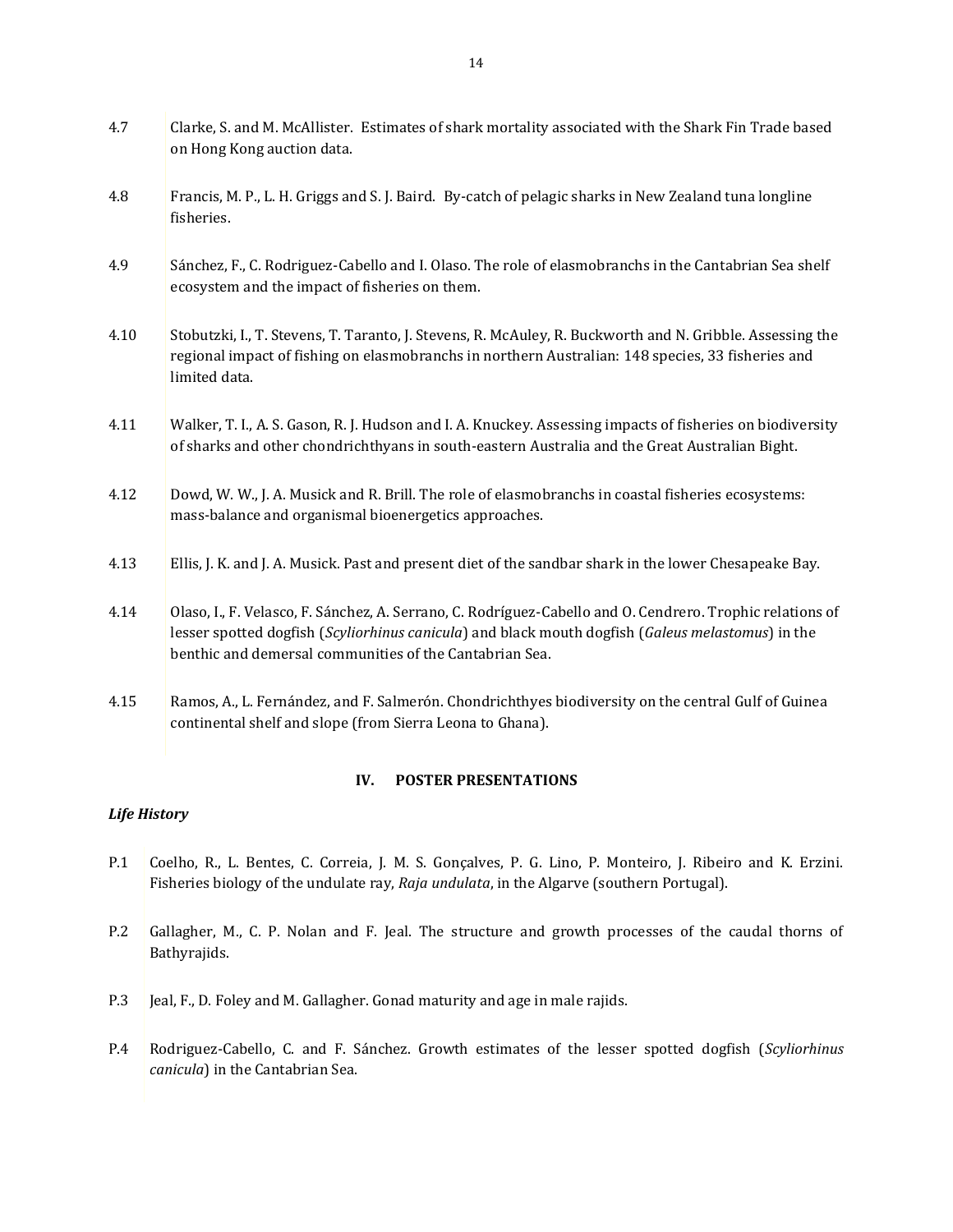- P.5 Sosebee, K. A. and A. Whittingham. Maturity of skates in northeast United States waters.
- P.6 Keskin, c., M. Suhendan, O. Muammer and N. Unsal. Research on the relationship between meat yield quality and the liver weight of the thornback ray (*Raja clavata* L. 1758) in the Black Sea.
- P.7 Stenberg, C. Life history of the piked dogfish (*Squalus acanthias* L.) in Swedish waters.
- P.8 Charvet-Almeida, P., M. L. Góes de Araújo, and M. PINTO de Almeida. Reproductive aspects of freshwater stingrays (Chondrichthyes: Potamotrygonidae) in the Brazilian Amazon Basin.

#### *Abundance Survey* **(***Fishery Independent***)**

- P.9 Clò, S., M. Dalù, R. Danovaro and M. Vacchi. Segregation of the Mediterranean population of*Centroscymnus coelolepis* (Chondrichthyes: Squalidae): a description and survey.
- P.10 Dolgov, A. V., K. V. Drevetnyak and E. V. Gusev. Status of skates stocks in the Barents Sea.
- P.11 Heessen, H. J. L. The by-catch of rays in the Dutch flatfish fisheries.
- P.12 Shestopal, I. P., O. V. SMIRNOV and A. A. Grekov. Bottom long-line fishing for deepwater sharks on seamounts in the international waters of the North Atlantic.
- P.13 Elías, I., A. Rodríguez, E. Hasan, L. Loto and R. Amoroso. First observation of the tope shark,*Galeorhinus galeus*, in the northern Patagonian Gulfs of Argentina.
- P.14 Gadig, O. B. F., R. C. Namora and F. S. Motta. Data on juvenile pelagic sharks occurring in the nearshore area of São Paulo State, Southern Brazil.
- P.15 Macías, D., J. Valeiras, J. M. Ortiz and J. M. de la Serna. Large pelagic sharks as by-catch in the Mediterranean swordfish longline fishery: some biological aspects

#### *Tagging*

- P.16 Holtzhausen, J. A. Trans-boundary bronze whaler (*Carcharhinus brachyurus*) tagging program between Namibia and Angola.Biomass Dynamics/Catch-effort Trend Analysis
- P.17 Bonfil, R. Drawing blood from a stone?: stock assessment of the multispecies shark fishery of Yucatan, Mexico.
- P.18 Castillo-Géniz, J. L., S. R. Soriano-Velásquez, F. Sancho-Vázquez, S. R. Ramírez-Santiago and A. Cid del Prado. Characterization of the Mexican shark artisanal fishery off the Gulf of Tehuantepec, México.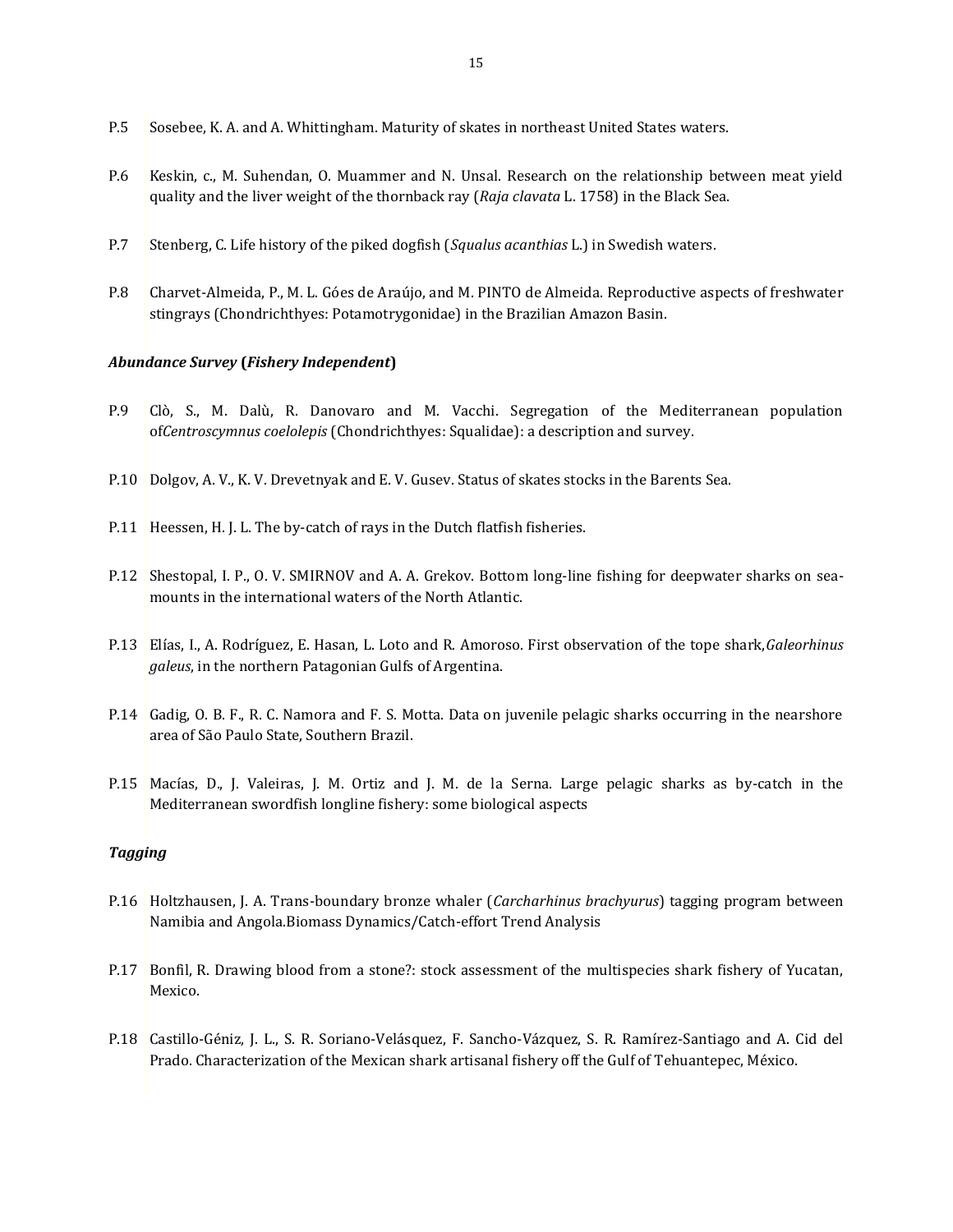#### *Fishery Description/Montioring*

- P.19 Castillo-Géniz, J. L., S. R. Soriano-Velásquez and J. F. Márquez-Farias. The proposal of the Mexican official standard for sharks fisheries: the long awaited tool for conserving shark stocks in México.
- P.20 Erzini, K., L. Bentes, R. Coelho, C. Correia, P. G. Lino, P. Monteiro, J. Ribeiro and J. M. S. Gonçalves. Semi pelagic longline and trammel net elasmobranch catches in the Algarve (southern Portugal): catch composition, catch rates and discards.
- P.21 Gancedo, F. R., A. Punzón, C. Rodriguez-Cabello, I. Olaso, F. Sánchez and O. Cendrero. Overview of Continental Shelf elasmobranch fisheries in the Cantabrian Sea.
- P.22 Fernández, L., F. Salmerón and A. Ramos. Evolution of elasmobranch by-catch from the Spanish deepwater black hake trawling fishery off Mauritania.
- P.23 Guallart, J. The fishery of the gulper shark (*Centrophorus granulosus*) in the Balearic Sea (Western Mediterranean).
- P.24 de Mattos, S. M.G. Coastal shark fishery off Pernambuco Brazil: is there any possibility of management?
- P.25 Pérez-Jiménez, J. C., O. Sosa-Nishizaki, E. Furlong-Estrada and D. Corro Espinosa. Artisanal shark fishery at Tres Marias and Isabel Islands, Nayarit, México.
- P.26 Salmerón, F., A. Carroceda, L. Fernández and A. Ramos. Analysis of the elasmobranch by-catch from the Spanish deepwater bottom longline fishery in Mauritanian waters.
- P.27 Abella, A. and F. Serena. Comparison of elasmobranch catches of trawl surveys and commercial landings of the Port of Viareggio (North Tyrrhenian-South Ligurian Sea, Italy) in the last decade.
- P.28 Dolgov, A. V. A. A. Grekov, I. P. Shestopal and K. M. Sokolov. By-catch of skates in trawl and long-line fisheries in the Barents Sea
- P.29 Góes de Araújo, M. L., P. Charvet-Almeida, and M. Pinto de Almeida. Fishery and conservation of freshwater stingrays (Chondrichthyes: Potamotrygonidae) in the North of Brazil.

#### *Various Methods*

P.30 Heessen, H. J. L. Delass. Development of elasmobranch assessments.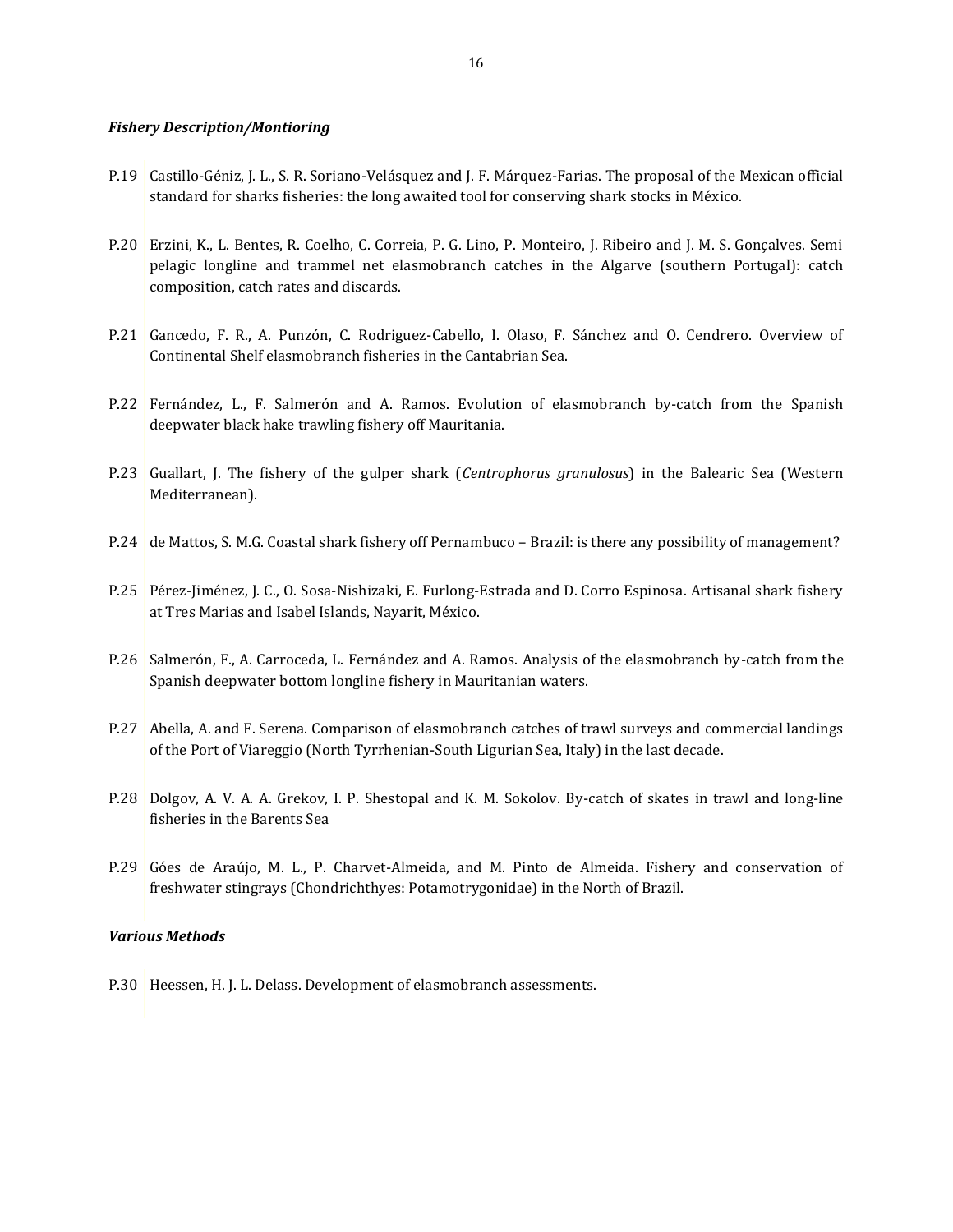#### *By-catch Management/Fishery Description*

P.31 Ramos, A., F. Salmerón, F. Moya, A. Carroceda, P. García-Pastor and I. Fernández. Elasmobranch biodiversity and abundance on the seamounts of Sierra Leone Rise (Gulf of Guinea).

#### *By-catch (Discards) Evaluation*

P.32 Stobutzki, I., M. Miller, D. Heales and D. Brewer. Assessing the sustainability of elasmobranch by-catch in a prawn trawl fishery: a method for dealing with high diversity and limited information.

#### *By-catch Management/Fishery Description*

- P.33 Endicott, M. and D. J. Agnew. Conserving rajid populations in the Antarctic
- P.34 Frentzel-Beyme, B. Z. Proposal for a new method of selectively reducing shark bycatch in longline fisheries. Ecosystem Structure and Function.
- P.35 Dolgov, A.V. Feeding and food consumption by the Barents Sea skates.
- P.36 Massutí, E. and J. Moranta. Demersal assemblages and depth distribution of elasmobranchs from the continental shelf and slope trawling grounds of the Balearic Islands (western Mediterranean).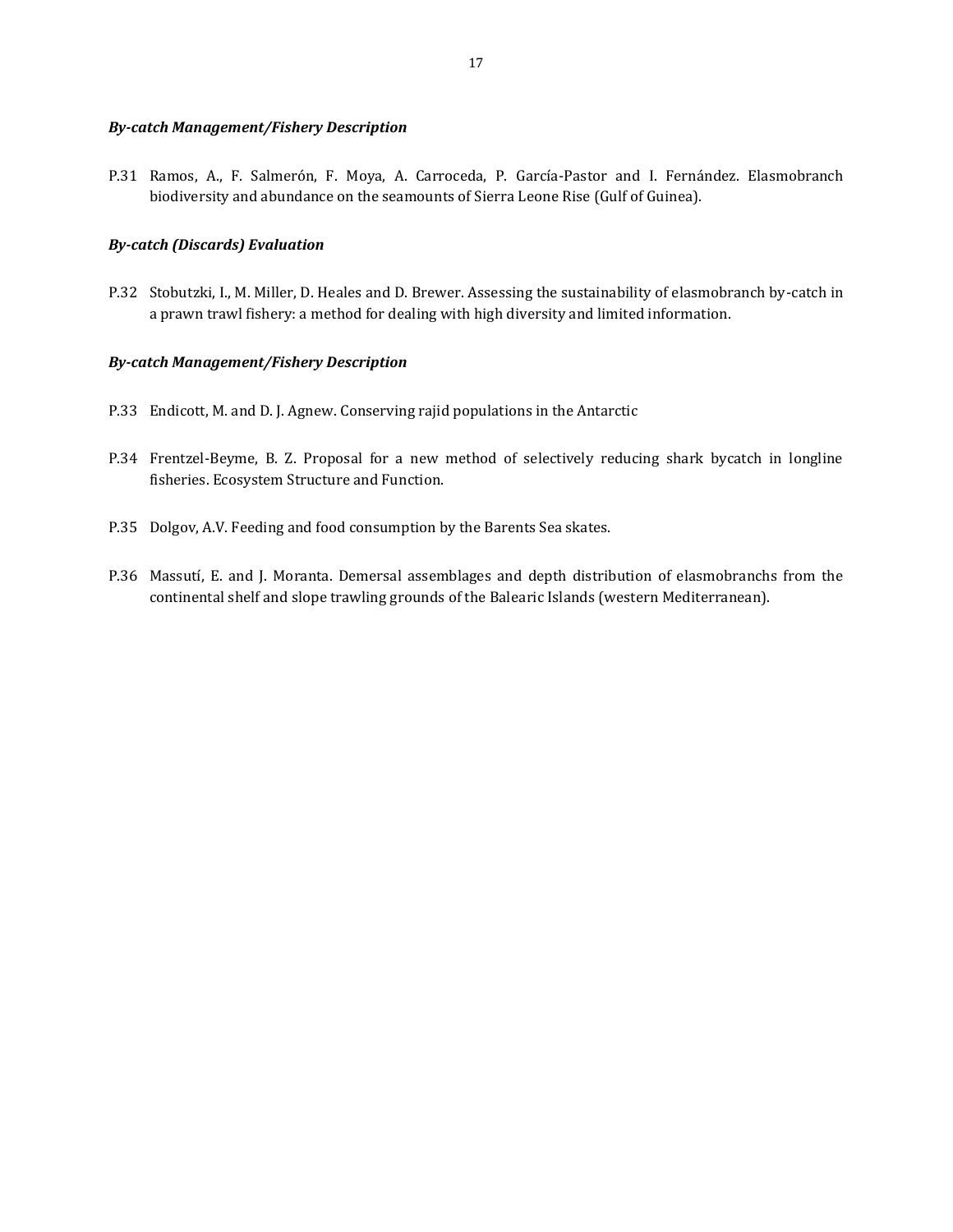### **V. LIST OF PARTICIPANTS**

#### <span id="page-17-0"></span>**Co-conveners:**

David W. Kulka Head, Resource Sampling - Aquatic Resources Department of Fisheries and Oceans P. O. Box 5667 St. John's, Newfoundland A1C 5X1 Canada

Phone: +709 772 2064 Fax: +709 772 5469 Cell: +709 687 2658 E-mail: kulkad@dfo-mpo.gc.ca Michel G. Pawson CEFAS (Centre for Environment, Aquaculture and Fisheries Science) Lowestoft Laboratory Pakefield Road Lowestoft Suffolk NR33 0HT United Kingdom

Phone: +44 1502 524436. Fax: +44 1502 524511 Email: m.g.pawson@cefas.co.uk

John A. Musick Head, Vertebrate Ecology & Systewmatics Programs Program Leader, Modelling and Data Management Virginia Institute of Marine Science P. O. Box 1346, Route 1208 Greate Rd. Gloucester Point, VA 23062 USA Terry I. Walker Marine and Freshwater Resources Institute P. O. Box 114 Queenscliff, Victoria 3225 Australia

Phone: +804 684 7317 Fax: +804 684 7327 E-mail: jmusick@vims.edu Phone: +61 3 5258 0251 Fax: +61 3 5258 0270; Mobile: 0418 525530 E-mail: terry.walker@nre.vic.gov.au

#### **Argentina**

Elias, I. Centro Nacional Patagónico (CONICET), Bvd. Brown s/n, (9120), Puerto Madryn, Chubut Phone: +54-02965-451-024 – Fax: +54-02965-451-543 – E-mail: elias@cenpat.edu.ar

#### **Australia**

Bennett, M.B. Dept. of Anatomy & Developmental Biology, University of Queensland, Brisbane, 4072, Queensland Phone: +61 7 33652705 – Fax: +61 7 3365 1299 – E-mail: m.bennett@uq.edu.au Kyne, P.M. Dept. of Anatomy & Developmental Biology, University of Queensland, Brisbane, 4072, Queensland Phone: +61 7 33652720 – Fax: +61 7 3365 1299 – E-mail: p.kyne@uq.edu.au McAuley, R. W.A. Marine Research Laboratory, P. O. Box 20, North Beach, WA 6920 Phone: +61 8 9246 8423 – Fax: +61 8 9447 3062 – E-mail: rmcauley@fish.wa.gov.au Pribac, F. CSIRO Marine Research, P. O. Box 1538, Hobart, Tasmania 7001 Phone: +61 3 6232 5057 – Fax: +61 3 6232 5000 – E-mail: pribac@marine.csiro.au Prince, J.D. Biospherics P/L & Murdock University, P.O. Box South Fremantle, Western Australia Phone: +61 9 336 3793 – Fax: 61 9 335 3793 – E-mail: biospherics@ozemail.com.au Punt, A.E. CSIRO Marine Research, P. O. Box 1538, Hobart, Tasmania 7001 Phone: +61 3 6232 2222 – E-mail: andre.punt@marine.csiro.au Riseley, P. P. O. Box 410, Robe, SA 5276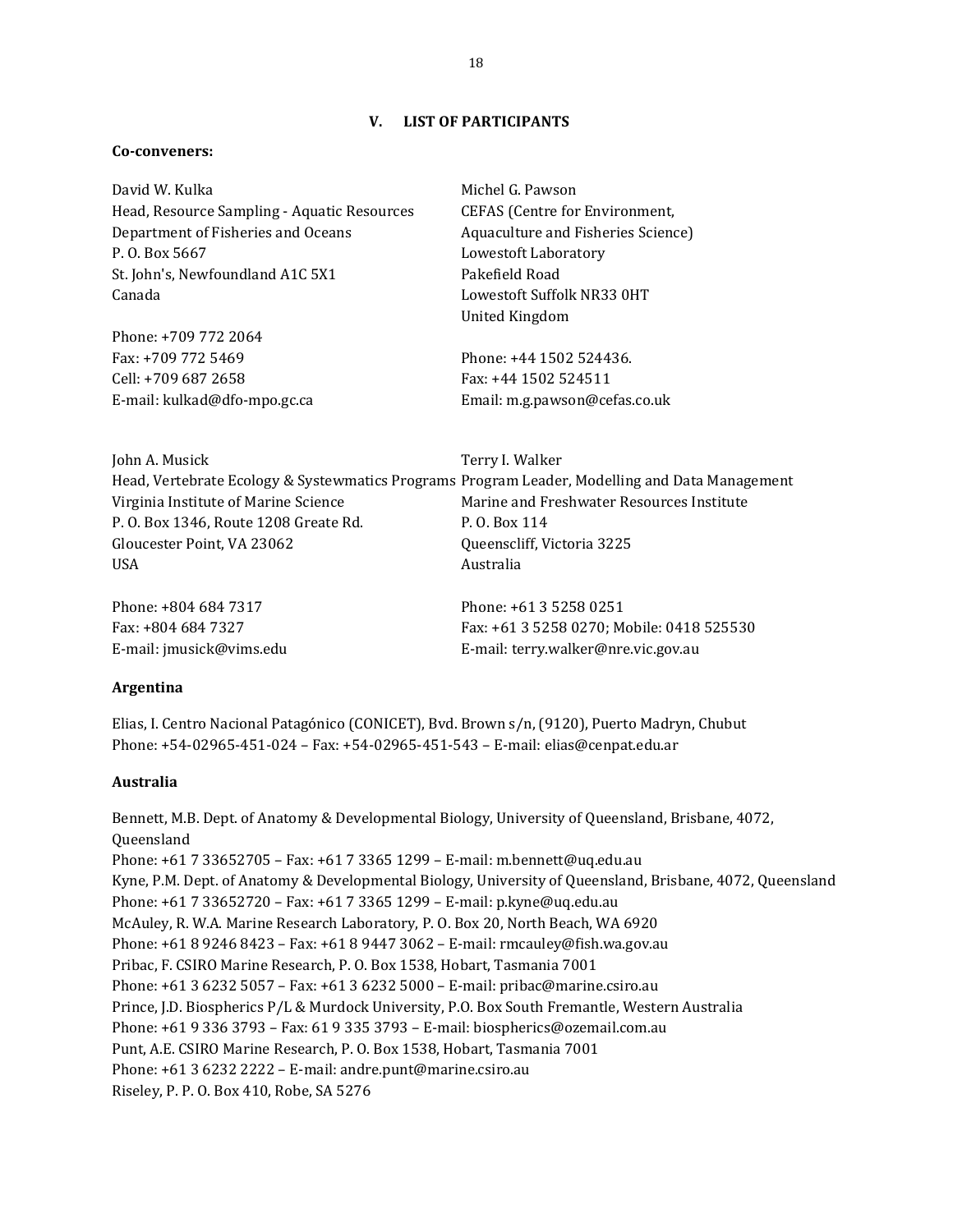Phone: +61 8 8768 2042 – Fax: +61 8 9335 2485 – E-mail: merilyn@seol.net.au Sachse, M. Australian Fisheries Management Authority, P. O. Box 7051, Canberra Mail Centre ACT 2601 Phone: +61 2 6272 3376 – Fax: +61 2 6272 5167 – E-mail: margot.sachse@afma.gov.au Stevens, J.D. CSIRO Marine Research, P. O. Box 1538, Hobart, Tasmania 7001 Phone: +61 3 6232 5353 – Fax: +61 3 6232 5053 – E-mail: john.d.stevens@csiro.au Stobutzki, I.C. CSIRO Marine Research, P. O. Box 120, 120 Cleveland QLD, 4163 Phone: +61 7 3826 9299 – Fax: +61 7 3826 7222 – E-mail: ilona.stobutzki@csiro.au

### **Brazil**

Almeida, M. P. Rua Mundurucus, 2445 ap., 1202 – Cremação, Belém – Pará 66040-270 Phone: +55 (91) 242-7715 – Fax: +55 (91) 242-7715 – E-mail: maupalm@nautilus.com.br Araújo, M.L. Av. Efigênio Salles, 750, Bl. Jutaí, 303. Parque dos Rios I. Bairro Parque 10 Manaus, Amazonas CEP: 69.055-000 Phone: +(55) 92-646-1492 – Fax: +(55) 92-646-1492 – E-mail: mlpotamotrygon@aol.com Charvet-Almeida, P. Rua Mundurucus, 2445 ap., 1202 – Cremação, Belém – Pará 66040-270 Phone: +55 (91) 242-7715 or +55 (91) 9112-9442 – Fax: +55 (91) 242-7715 – E-mail: pchalm@nautilus.com.br

### **Canada**

Atkinson, D.B. Science, Oceans & Envir. Br., Dept. of Fish. & Oceans, P.O. Box 5667, St. John's, Nfld. A1C 5X1 Phone: + 709-772-2027 – Fax: + 709-772-6100 – E-mail: atkinsonb@dfo-mpo.gc.ca Stansbury, D.E. Science, Oceans & Envir. Br., Dept. of Fish. & Oceans, P. O. Box 5667, St. John's, Nfld. A1C 5X1 Phone: +709-772-0559 – Fax: +709-772-4105 – E-mail: stansburyd@dfo-mpo.gc.ca

### **Faroe Islands**

Nicolajsen, A. Fiskorannsiknarstovan, Noatun, Postboks 3051, FR-1100, Torshavn Phone: +298 31 50 92 – Fax: +298 31 8264 – E-mail: arninic@frs.fo

### **France**

Séret, B. Muséum National d'Historie Naturelle, Laboratoiro d'Ichtyologie, 43, rue Cuvier, 75231 Paris Cedex 05

Phone: +33 31 4079 3738 – Fax: +33 31 4079 4771 – E-mail: seret@mnhn.fr

### **Germany**

Frentzel-Beyme, B. German Elasmobranch Society, Juliusstr. 18, 22769 Hamburg Phone: +49 040 43193400 – E-mail: boris\_fbeyme@yahoo.com

#### **Ireland**

Calis, E. Elasmobranch Unit, Zoology Department, Trinity College, University of Dublin, Dublin 2 Phone: +353 1 6081366 – Fax: +353 1 677 8094 – E-mail: erna.calis@oceanfree.net Clarke, M. Marine Institute, Abbotstown, Dublin 15 Phone: +353 1 8228354 – Fax: +353 1 820 5078 – E-mail: maurice.clarke@marine.ie Gallagher, M. Elasmobranch Unit, Zoology Department, Trinity College, University of Dublin, Dublin 2 Phone: +353 1 8397925 – Fax: +353 1 839 3759 – E-mail: gallagher@bim.ie Ivory, P. Elasmobranch Unit, Department of Zoology, Trinity College, University of Dublin, Dublin 2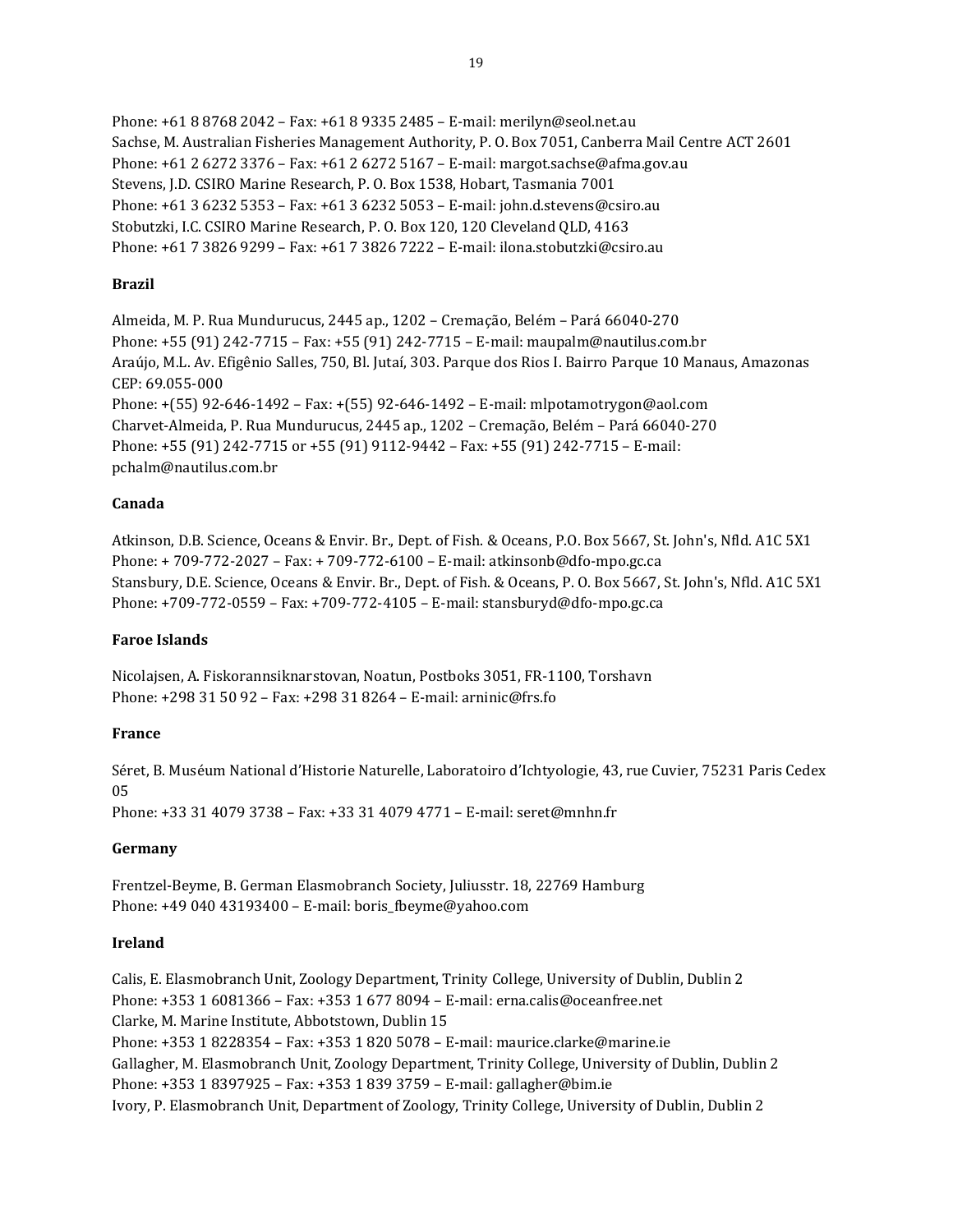Phone: + 353 1 6081366 – Fax: + 353 1 677 8094 – E-mail: ivoryp20002@yahoo.co.uk Jackson, E.H. Zoology Department, Trinity College, Dublin 2 Phone: +353 1 6081135 – Fax: +353 1 677 8094 – E-mail: emmetjackson@hotmail.com Jeal, F. Elasmobranch Unit, Zoology Department, Trinity College, University of Dublin, Dublin 2 Phone: +353 1 608 1135 – Fax: +353 1 677 8094 – E-mail: fjeal@tcd.ie Nolan, C.P. Zoology Department, Trinity College, Dublin 2 Phone: +353 1 608 2728 – Fax: +353 1 677 8094 – E-mail: nolancp@tcd.ie Officer, R. Marine Institute, Abbotstown, Dublin 15 Phone: +353 1 820 8200 – Fax: +353 1 820 5078 – E-mail: rick.officer@marine.ie

### **Italy**

Abella, A. ARPAT-AREANARE (Agenzia Regionale per la Protezione Ambientale della Toscana), Sez.Reg. G.E.A. (Gestione della fauna ittica, Ecosistemi marini e Acquacoltura, Via Marradi 114, 57100 – Livorno Fax: +39 0586 263476 – E-mail: a.abella@arpat.toscana.it Scacco, U. ICRAM, Vie oli Casalotti 300, 00166 Roma Phone: +39 06 61 570518 – E-mail: umbertoscacco@hotmail.com Serena, F. ARPAT-AREANARE (Agenzia Regionale per la Protezione Ambientale della Toscana), Sez.Reg. G.E.A. (Gestione della fauna ittica, Ecosistemi marini e Acquacoltura, Via Marradi 114, 57100 – Livorno Phone: +39 0586 263496 – Fax: +39 0586 263476 – E-mail: f.serena@arpat.toscana.it

### **Mauritania**

Valadou, B. IMROP, BP 22, Novadhibou c/o ISMER–UQAR, Allee des Ursulines, Rimouski, (Quebec-Canada) G5L 8A1 E-mail: bene\_doud@hotmail.com

### **Mexico**

Perez Jimenez, J.C. Centro de Investigación Científica y de Educación Superior de Ensenada (CICESE), Km 107 Carretera, Tijuana-Ensenada, Ensenada, Baja California México CP. 22800. Phone: +52 (646) 174 5050 – Fax: +52 (646) 175 0545 – E-mail: jcperez@cicese.mx Sosa-Nishizaki, O. Centro de Investigación Científica y de Educación Superior de Ensenada (CICESE), Km 107 Carretera Tijuana-Ensenada, Ensenada, Baja California, México. CP. 22800 Phone: +52 (646) 174 5050 – Fax: +2 (646) 175 0545 – E-mail: ososa@cicese.mx

### **Namibia**

Holtzhausen, J.A. Linefish and Shark Research, Ministry of Fisheries and Marine Resources, P. O. Box 912, Swakopmund Phone: +264 64 4101145 – Fax: +264 64 404385 – E-mail: hholtzhausen@mfmr.gov.na

### **New Zealand**

Francis, M.P. National Institute of Water and Atmospheric Research, P.O. Box 14901, Wellington, New Zealand Phone: +64 4 386 0377 – Fax: +64 4 386 0574 – E-mail: m.francis@niwa.cri.nz

## **Portugal**

Avila de Melo, A. Inst. de Investigacao das Pescas e do Mar (IPIMAR), Av. de Brasilia, 1400 Lisbon Phone: +351 21 302 7000 – Fax: +351 21 301 5948 – E-mail: amelo@ipimar.pt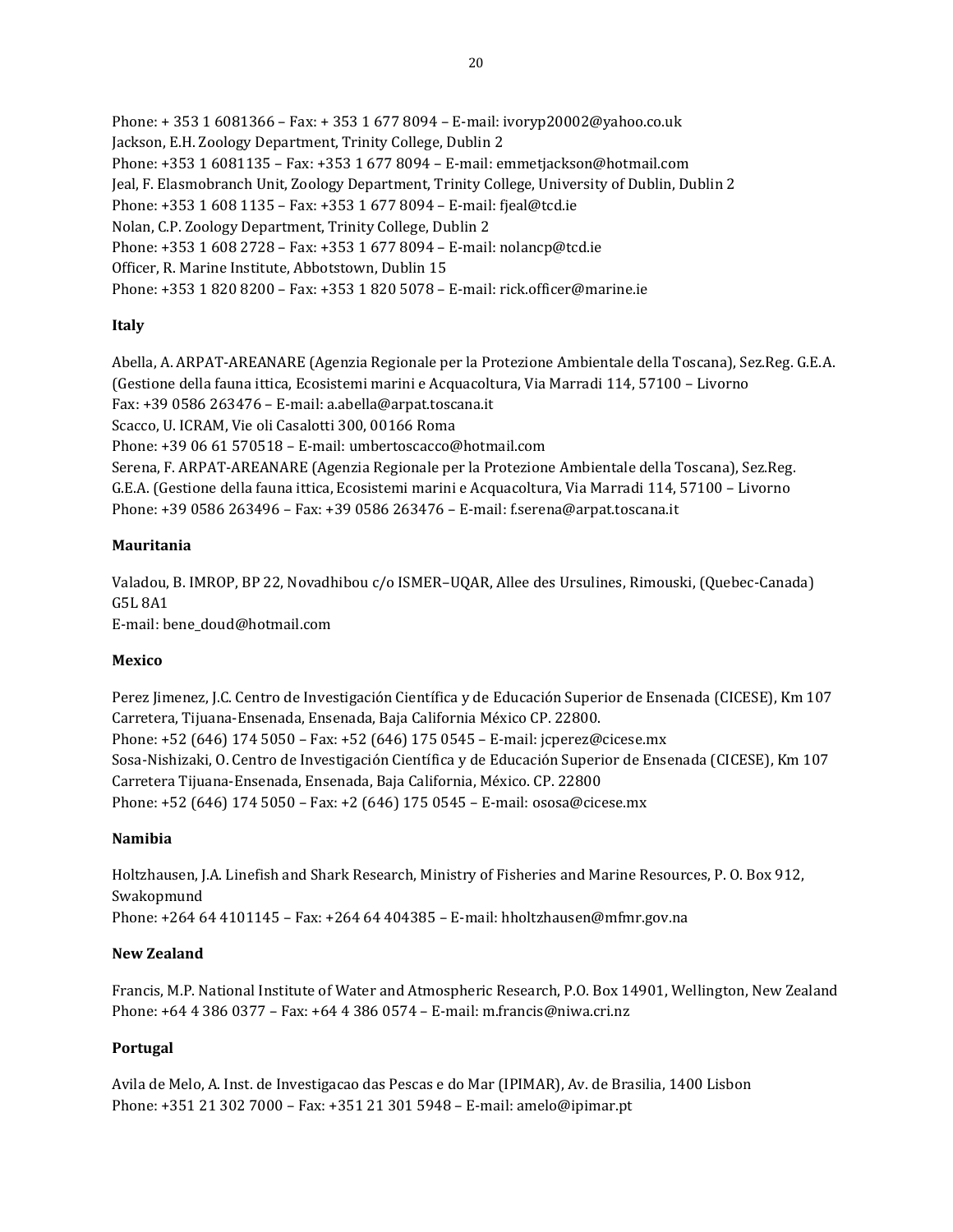Alpoim, R. Inst. de Investigacao das Pescas e do Mar (IPIMAR), Av. de Brasilia, 1400 Lisbon Phone: +351 21 302 7000 – Fax: +351 21 301 5948 – E-mail: ralpoim@ipimar.pt Carvalho, J.  $N/A$  – does not want to receive any publications E-mail: joanamando@iol.pt Coelho, R. Universidade do Algarve, Faculdade de Ciências do Mar e Ambiente, Campus de Gambelas 8000 - Faro Phone: +351-289-800900 Ext. 7242 – Fax: +351 289 818 353 – E-mail: rpcoelho@ualg.pt Figueiredo, I. Instituto de Investigação das Pescas e do Mar, Av. de Brasília 1449-006 Lisboa Phone: +351 21 3027131 – Fax: +351 21 3015948 – E-mail: ivonefig@ipimar.pt Gordo, L.S. Departamento de Zoologia e Antropologia, Faculdade de Ciências de Lisboa, Bloco C2, Campo Grande 1749-016 Lisboa Phone: +351 21 7500000 Ext. 22304 – E-mail: lsgordo@fc.ul.pt Machado, P.A.B. Instituto de Investigação das Pescas e do Mar, Av. de Brasília 1449-006 Lisboa Phone: +351 21 3027108 – Fax: +351 21 3015948 – E-mail: bmachado@ipimar.pt Santos, R.M.L. Rua Erigo Fraucide L. Garrett, No. 26, 30Dt0, 2745-Queluz Phone: +351 96 4090719 – Fax: +351 21 4370523 – E-mail: trianodon@hotmail.com Verissimo, A. Apartado 96, 2600 Achandra Phone: +351 91 9858402 – Fax: +351 21 9510118 – E-mail- verissimo-ana@hotmail.com

### **Russia**

Babayan, V.K. Russian Federal Research Institute of Fisheries & Oceanography (VNIRO), 17, V. Krasnoselskaya, Moscow, 107140 Phone: +70 95 264 6983 – Fax: +70 95 264 9187 – E-mail: vbabayan@vniro.ru Drevetnyak, K.V. Knipovich Polar Research Institute of Marine Fisheries and Oceanography (PINRO), 6 Knipovich Street, Murmansk 183763 Phone/Fax: +47 789 10-518 –E-mail: inter@pinro.murmansk.ru Shibanov, V.N. Knipovich Polar Research Institute of Marine Fisheries and Oceanography (PINRO), 6 Knipovich Street, Murmansk 183763 Phone: +7 8152 47 2614 – Fax: +47 789 10 518 – E-mail: inter@pinro.murmansk.ru Solodovnik, V. VNIRO, 17 Krasnoselskaya Str., Moscow B-140, 107140 Phone: +70 95 264 9143 – Fax: +70 95 264 9021 – E-mail: inter@vniro.ru

#### **Scotland**

Jones, E.G. FRS Marine Laboratory, P. O. Box 101, Victoria Road, Aberdeen AB11 9DB Phone: +44 1224 295 572 – Fax: +44 1224 295 511 – E-mail: jonese@marlab.ac.uk

#### **South Africa**

Charter, G.E. Natal Sharks Board, Private Bag 2, Umhlanga Rocks 4320 Phone: +27 31 5660400 – Fax: +27 31 5660499 – E-mail: charter@shark.co.za Dudley, S.F.J. Natal Sharks Board, P. Bag 2, Umhlanga 4320 Phone: +27-31-5660413 – Fax: +27-31-5660499 – E-mail: dudley@shark.co.za

#### **Spain**

Abad, E. Instituto Expañol de Oceanografia, Puerto Pesquero s/n 29640 Fuengirola (Malaga) Phone: +34 952 47 19 07 – Fax: 34 952 463 808 – E-mail: esther.abad@ma.ieo.es Armesto Lopez, A. Rue Chano Pineiro, 11, 10-13, 36208, Vigo-Pontevedra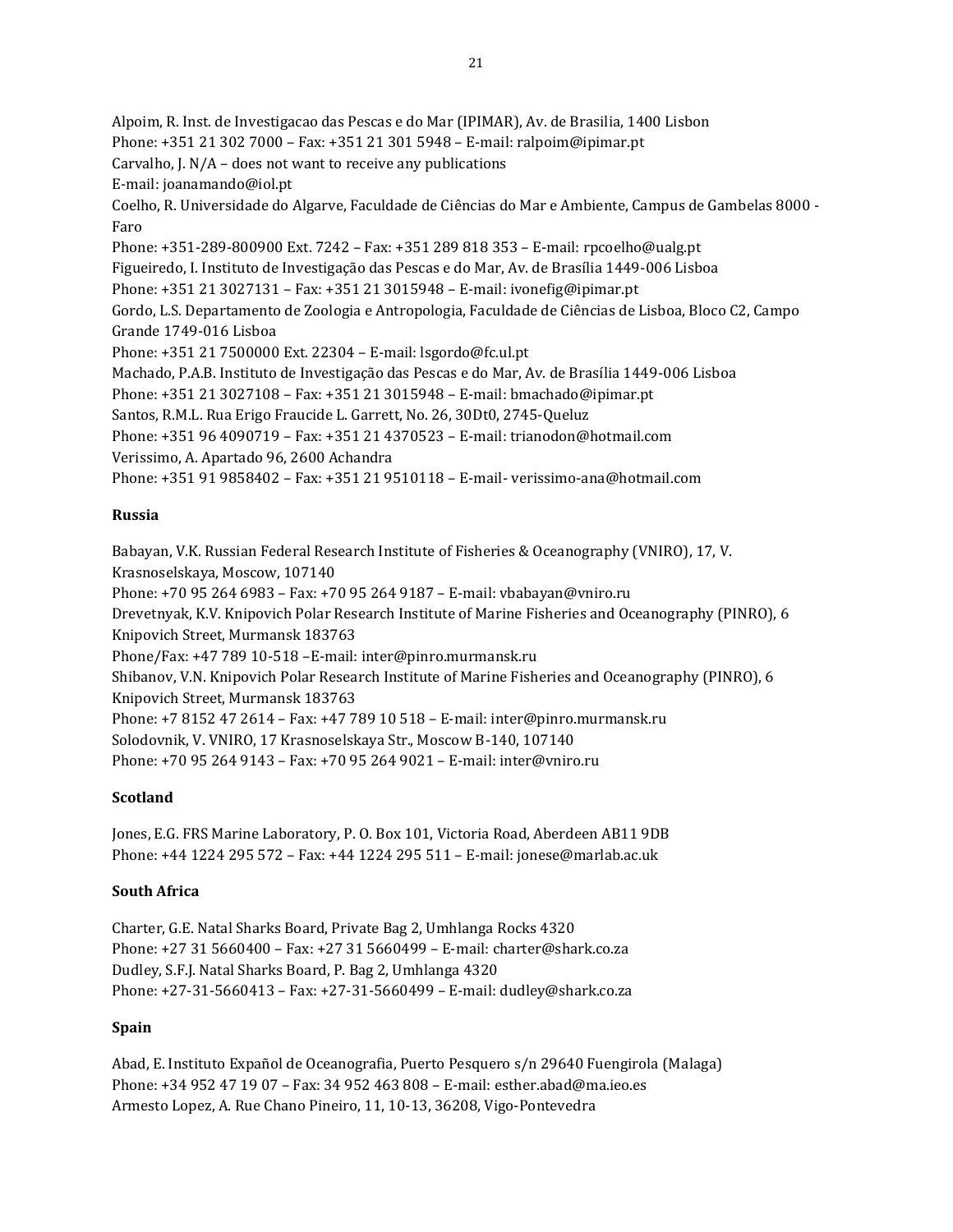Phone: +34 629 994 055 – E-mail: angelesarmesto@yahoo.es Arnaiz, R. c/Rua do Valino 32, Direccia Xeral de Recursos Marinas, Conselleria de Pesca, Santiago de Compostela Phone: +981 54 5020 – Fax: +981 54 5025 – E-mail: ricardo.arnaiz.ibarrondo@xunta.es Carroceda, A. Instituto Español de Oceanografía, Centro Oceanográfico de Málaga, Puerto Pesquero s/n, E-29640 Fuengirola (Málaga) Phone: +34 95 2 47 69 55 – Fax: +34 95 2 46 38 08 Cendrero, O. Instituto Español de Oceanografía. Apdo. 240, 39080 Santander Phone: +34 942-291068 – Fax: +34 942-275072 – E-mail: orestes.cendrero@st.ieo.es Cervino, S. Dept. de Pesquerias, Instituto de Investigaciones Marinas, Eduardo Cabello, 6, 36208,Vigo Phone: +34 986 231930 (ext. 241) – Fax: +34 986 292762 – E-mail: santi@iim.csic.es De Cárdenas, E. Institute Español de Oceanografia, Avenida de Brasil 31, 28020 Madrid Phone: + 34 91 417 5911 – Fax: + 34 91 597 4770 – E-mail: e.decardenas@md.ieo.es Del Arbol Perez, J.P. Instituto Español de Oceanografía, Centro Oceanográfico de Málaga, Puerto Pesquero s/n, E-29640 Fuengirola (Málaga) Phone: +34 95 247 1907 – Fax: +44 95 246 3808 – E-mail: juan.delarbol@ma.ieo.es Del Rio Iglesias, J.L. Instituto Español de Oceanografía (IEO), Cabo Estay – Canido, P. Box 1552, 36200 Vigo Phone: +34 986 492111 – Fax: +34 986 492351 – E-mail: joseluis.delrio@vi.ieo.es Diez, G. Fundación AZTI, Departamento de Recursos Pesqueros, Arrantza Baliabideen Saila Txatxarramendi Ugartea, z/g 8395 Sukarrieta Bizkaia Phone: +94 602 94 00 – Fax: +94 687 0006 – E-mail: gdiez@suk.azti.es Durán Muñoz, P. Instituto Español de Oceanografía, Programa de Pesquerías Lejanas, Centro Oceanográfico de Vigo, Apartado 1552, 36280 Vigo Phone: +34 986 492111 – Fax: +34 986 492351 – E-mail: pablo.duran@vi.ieo.es Fernández, L. Instituto Español de Oceanografía, Centro Oceanográfico de Málaga, Puerto Pesquero s/n, E-29640 Fuengirola (Málaga) Phone: +34 95 2 47 69 55 – Fax: +34 95 2 46 38 08 – E-mail: lourdes.fernandez@ma.ieo.es Gonzalez-Iglesias, C. Carbol – Becerreira, Salón, 41 (36.318 Vigo) Phone: +34 9 86 48 75 89 Gonzalez, F. Instituto Español de Oceanografia, Aptdo 1552, E-36280 Vigo (Pontevedra), Spain Phone: +34 9 86 49 2111 – Fax: +34 9 86 49 2351 – E-mail: fernando.gonzalez@vi.ieo.es Lucio, P. Dept. of Fisheries Resources, Fundacion AZTI Fundarioa, Txatxarramendi Irla z/g 48395 Sukarrieta (Bizkaia) Phone: +34 94 602 9400 – Fax: +34 94 687 0006 – E-mail: plucio@suk.azti.es Massutí, E. I.E.O., Centre Oceanogràfic de les Balears, P.O. Box 291, 07080 Palma de Mallorca Phone: +34 971401561 – Fax: +34 971404945 – E-mail: enric.massuti@ba.ieo.es Mattos, S.M.G. Institut de Ciències del Mar – ICM/CMIMA, Passeig Marítim de la Barceloneta, 37-49, 08003 Barcelona Phone: +34 93 230 9500 (ext. 1182) – Fax: 34 93 230 9555 – E-mail: smattos@icm.csic.es Meliane, I. IUCN Centre for Mediterranean Coopeation, P.O. Box 74, 29590 – Campanillas-Malag Phone: +34 95 202 8430 – Fax: +34 95 202 8145 – E-mail: imene.meliane@iucn.org Meseguer, S. Inst. de Ciències del Mar, Cmima, Passeig Marítim de la Barceloneta, 37-49, 08003 Barcelona Phone: +34 93 230 95 00 – Fax: +34 93 230 95 55 – E-mail: sergim@icm.csic.es Moranta, J. CSIC-UIB, Institut Mediterrani d'Estudis Avançats, Miquel Marquès 21, 07190 Esporles Phone: +34 971611722 – Fax: +34 971611761 – E-mail: joan.moranta@uib.es Moya, F. Instituto Español de Oceanografía, Puerto Pesquero s/n, E-29640 Fuengirola (Málaga) E-mail: francina.moya@ma.ieo.es Murua, H. Fish, Resour. – AZTI Foundation, Herrera Kaia, Portualde z/g, 20110 Pasaia, Basque Country, Spain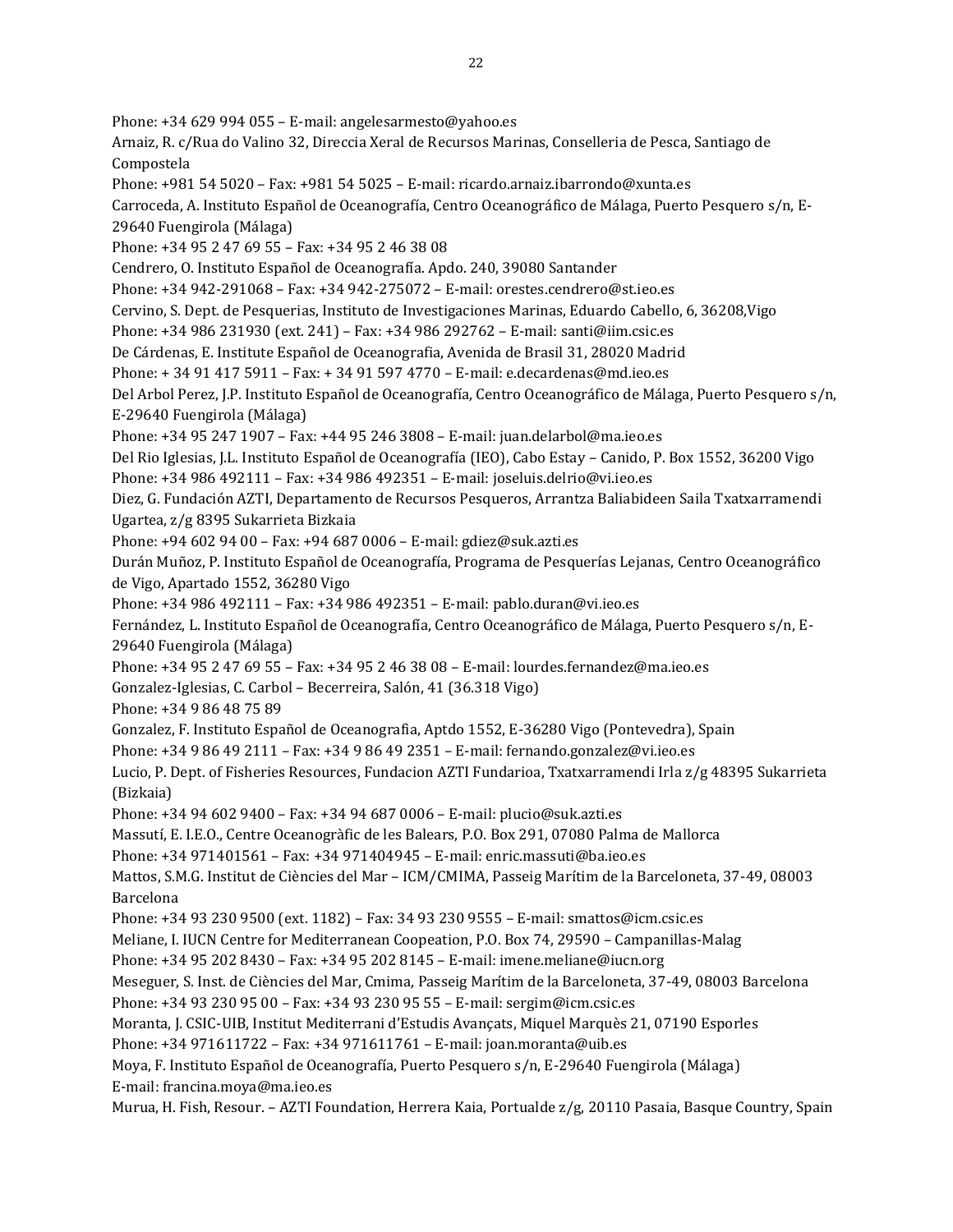Phone: + 34 9 43 00 48 00 – Fax: + 34 9 43 00 48 01 – E-mail: hmurua@pas.azti.es Olaso, I.T. Instituto Español de Oceanografía. Apdo. 240, 39080 Santander Phone: +34 942-291060 – Fax: +34 942-275072 – E-mail: i.olaso@st.ieo.es Ramos, A. Instituto Español de Oceanografía, Centro Oceanográfico de Málaga, Puerto Pesquero s/n, E-29640 Fuengirola (Málaga) Phone: +34 95 2 47 69 55 – Fax: +34 95 2 46 38 08 – E-mail: ana.ramos@ma.ieo.es Rey, J. Instituto Expañol de Oceanografia, Puerto Pesquero s/n 29640 Fuengirola (Malaga) Phone: +34 952 47 19 07 – E-mail: javier.rey@ma.ieo.es Rodriguez-Cabello, C. Instituto Español de Oceanografía. Apdo. 240, 39080 Santander Phone: +942-291060 – Fax: +942-275072 – E-mail: c.cabello@st.ieo.es Roman Marcote, E. Institutu Español de Oceanografia, Cabo Estay, Canido (Vigo) Phone: +34 986 492111 – E-mail: ester.raman@ri.ieo.es Salmerón, F. Instituto Español de Oceanografía, Centro Oceanográfico de Málaga, Puerto Pesquero s/n, E-29640 Fuengirola (Málaga) Phone: +34 95 2 47 69 55 – Fax: +34 95 2 46 38 08 – E-mail: paqui.salmeron@ma.ieo.es Sanchez, F. Instituto Español de Oceanografía, Apdo. 240, 39080 Santander Phone: +942-291060 – Fax: +942-275072 – E-mail: f.sánchez@st.ieo.es Valeiras, J. Instituto Expañol de Oceanografia, Puerto Pesquero s/n 29640 Fuengirola (Malaga) Phone: +34 952 47 19 07 – Fax: 34 952 463808 – E-mail: julio.valieras@ma.ieo.es Vazquez, A. Instituto de Investigaciones Marinas, Eduardo Cabello 6, 36208 Vigo Phone: +34 9 86 23 1930 – Fax: +34 9 86 29 2762 – E-mail: avazquez@iim.csic.es

### **Sweden**

Stenberg, C. National Board of Fisheries, Box 423, SE-401 26 Gothenburg Phone: +46 31 743 04 20 – Fax: +46 31 743 04 34 – E-mail: charlott.stenberg@fiskeriverket.se

## **The Netherlands**

Heessen, H.J.L Netherlands Institute for Fisheries Research, P. O. Box 68, 1970 AB Ijmuiden Phone: +31 255 564 692 – Fax: +31 255 564 644 – E-mail: h.j.l.heessen@rivo.dlo.nl Pastoors, M.A. Netherlands Institute for Fisheries Research, P.O. Box 68, 1970 AB Ijmuiden Phone: +31 (0)255 564 690 (switchboard: 646) – Mobile: +31 (0)6 10 93 95 49 - Fax: +31 (0)255 564 644 – E-mail: m.a.pastoors@rivo.wag-ur.nl

### **United Kingdom**

Apostolaki, P. Imperial College, Renewable Resources Assessment Group, Department of Environmental Science and Technology, Royal School of Mines, Prince Consort Road, London, SW7 2BP Phone: +44 207 589 5111 ext: 59275 – Fax: +44 207 589 5319 – E-mail: y.apostolaki@ic.ac.uk Cavanagh, R.D. Nature Bureau International, 36 Kingfisher Court, Hambridge Rd., Newbury, Berks, RG14 5SJ Phone: +44 1635 55 380 – Fax: +44 1635 550 230 – E-mail: rachel@naturebureau.co.uk Clarke, S. Renewable Resources Assessment Group, Imperial College, Royal School of Mines Building, Prince Consort Road, SW7 WBP, London Phone: +44 207 394 5111 ext 59276 – Fax: +44 207 589 5319 – E-mail: shelley.clarke@ic.ac.uk Cruz-Martinez, A. Present Address: School of Biological Sciences, University of East Anglia, Norwich NR4 7TJ Phone: +01 603 59 31 32 – Fax: +01 603 59 22 50 – E-mail: a.cruz@uea.ac.uk Drake, J. 2000 + UK Shark Tagging Programme, 48 Woodbridge Avenue, Leatherhead, Surrey, KT22 7QN Phone: +44 1372 386276 – E-mail: shark@ukshark.co.uk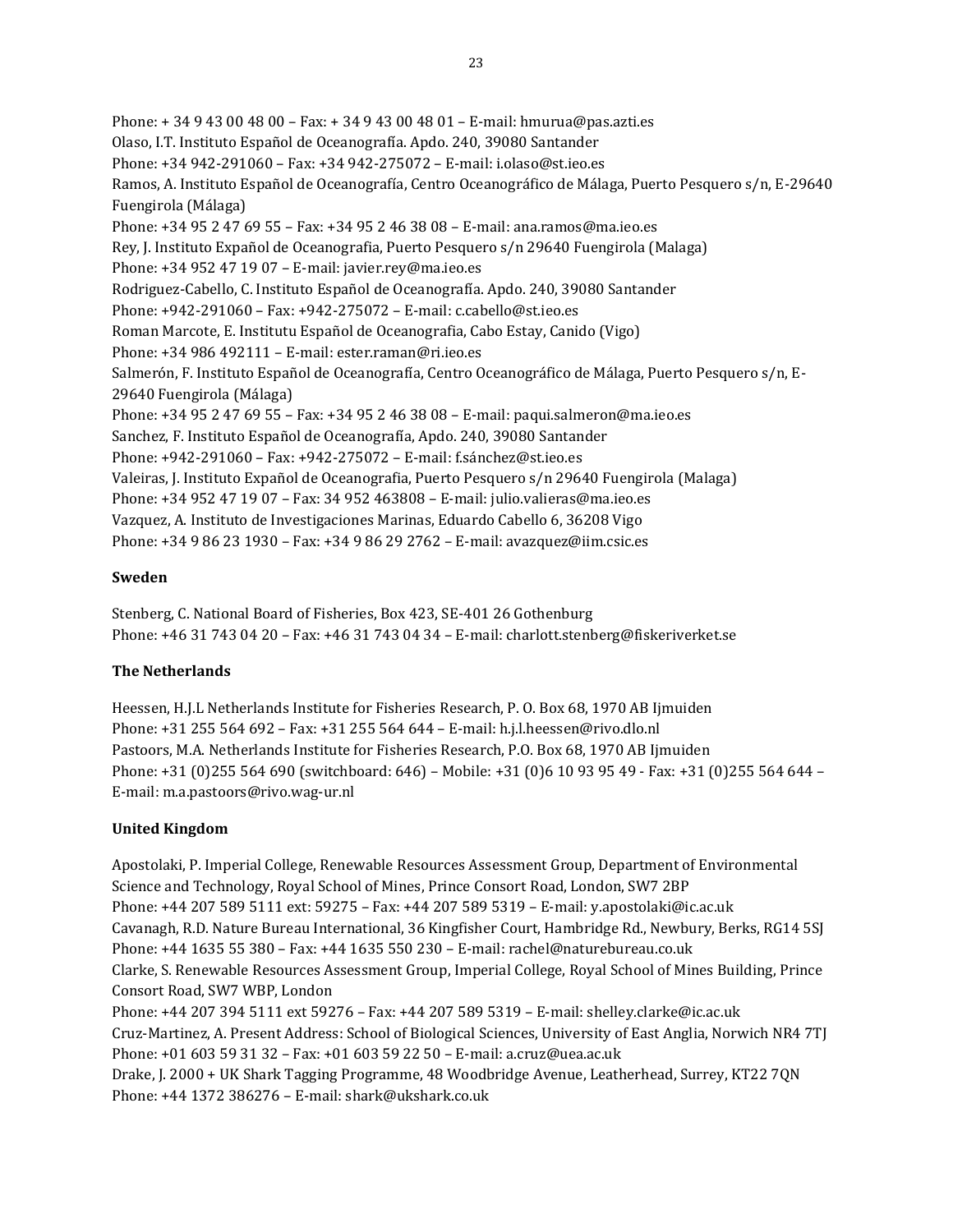Ellis, J.R. CEFAS Lowestoft Laboratory, Pakefield Road, Lowestoft, Suffolk NR33 0HT Phone: +44 (01502) 524300 – E-mail: j.r.ellis@cefas.co.uk Endicott, M. RRAS, Imperial College, Royal School of Mines, Prince Consort Road, London EN6 2ER Phone: +44 (0) 207 589 5111 ext. 59272 –E-mail: michael.endicott@ic.ac.uk Fowler, S. Naturebureau International, 36 Kingfisher Court, Hambridge Road, Newbury, Berkshire RG14 5SJ Phone: +44 1635 550380 – Fax: +44 1635 550230 – E-mail: sarahfowler@naturebureau.co.uk Hammond, T. CEFAS Lowestoft Laboratory, Pakefield Road, Lowestoft, Suffolk, NR33 0HT Phone: +44 1502 524 213 – Fax: +44 1502 524 213 – E-mail: t.hammond@cefas.co.uk Hood, A.R. The Shark Trust, Rope Walk, Coxside, Plymouth PL4 0LF Phone: +44 1752 672020 – Fax: +44 1752 672008 – E-mail: ali@sharktrust.org Metcalfe, J.D. CEFAS, Lowestoft Laboratory, Pakefield Road, Lowestoft Suffolk, NR33 0HT Phone: +44 1502 524352 – Fax: +44 1502 52511 – E-mail: j.d.metcalfe@cefas.co.uk Wakeford, R.C. Renewable Resources Assessment Group, Imperial College, Royal School of Mines Building, Prince Consort Road, SW7 WBP, London Phone: +44 (0) 207 594 7310 – Fax: +44 (0) 207 589 5319 – E-mail: r.wakeford@ic.ac.uk

### **United States of America**

Bonfil, R. Marine Program, International Conservation Programs, Wildlife Conservation Society, 2300 Southern Blvd., Bronx, NY 10460 Phone: +718 741 8205 – Fax: +718 364 4275 – E-mail: rbonfil@wcs.org Burgess, G. Florida Museum of Natural History, University of Florida, Florida Phone: +352-392-2360 – Fax: +352-846-0287 – E-mail: gburgess@flmnh.ufl.edu Camhi, M. National Audubon Society, Scully Science Center, 550 South Bay Ave., Islip, NY 11751 Phone: +631 581-2927 – Fax: +631 581-5268 – E-mail: mcamhi@audubon.org Carlson, J. National Marine Fisheries Service, 3500 Delwood Beach Rd., Panama City, FL, 32408 Phone: +850 234 6541 – Fax: +850 235 3559 – E-mail: john.carlson@noaa.gov Castro, J. Mote Marine Laboratory, 1600 Ken Thompson Parkway, Sarasota, Florida 34236 Phone: +941 388 4441 – Fax: +941 388 4312 – E-mail: jcastro@mote.org Conrath, C.L. Virginia Institute of Marine Science, P.O. Box 1346, Gloucester Point, VA 23062 Phone: +804 684-7544 – Fax: +804 684-7327 – E-mail: conrath@vims.edu Correia, S. J. Massachusetts Division of Marine Fisheries, 50A Portside Drive, Pocasset, MA 02559 Phone: +508-563-1779 Ext. 111 – Fax: + 508-563-5482 – E-mail: steven.correia@state.ma.us Cortés, E. National Marine Fisheries Service, 3500 Delwood Beach Rd., Panama City, FL 32408 Phone: +850 234 6541 – Fax: +850 235 3559 – E-mail: enric.cortes@noaa.gov DuPaul, W. Virginia Institute of Marine Science, P. O. Box 1346, Gloucester Point, VA 23062 Phone: +804 684 7163 – Fax: +804 684 7161 – E-mail: dupaul@vims.edu Ellis, J.K. Virginia Institute of Marine Science, P. O. Box 1346, Gloucester Point, VA 23062 Phone: +804 684 7815 – Fax: +804 684 7327 – E-mail: julia@vims.edu Fordham, S. The Ocean Conservancy, Suite 600, 1725 DeSales St., NW, Washington, D.C. 20036 Phone: +202 857-3273 – Fax: +202 872-0619 – E-mail: sonja@oceanconservancy.org Frisk, M. Chesapeake Biological Laboratory, University of Maryland Center for Environmental Science, P. O. Box 38, Solomons, MD 20688 Phone: +410 326 7373 – Fax: +410 326 7318 – E-mail: frisk@cbl.umces.edu Gedamke, T. Virginia Inst. of Mar. Sci., College of William & Mary, P.O. Box 1346, Gloucester Point, VA 23062 Phone: +804 684 7315 – Fax: +804 684 7161 – E-mail: gedamke@vims.edu Heupel, M.R. Center for Shark Research, Mote Marine Lab., 1600 Ken Thompson Parkway, Sarasota, Florida 34236